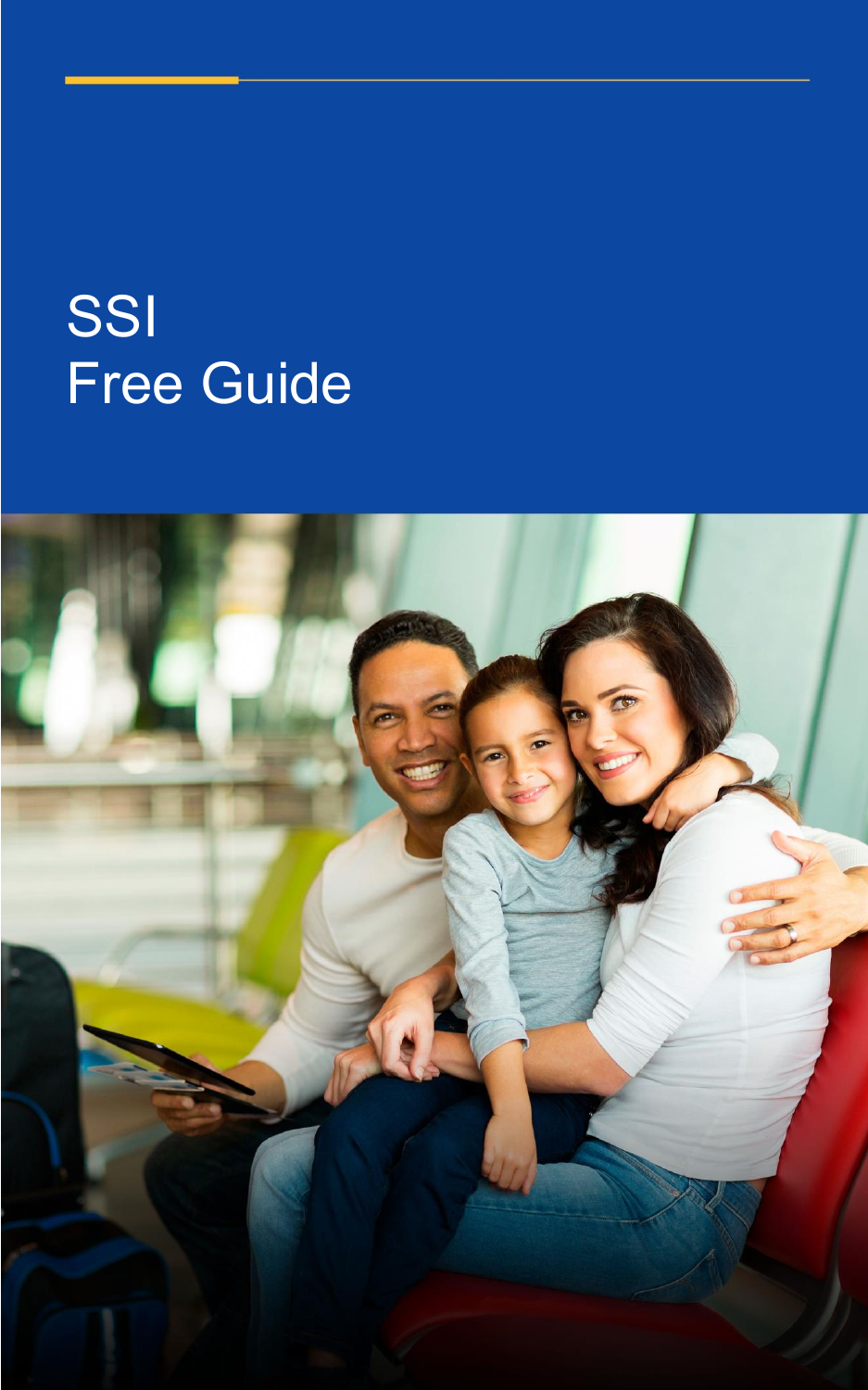# **Table of Contents**

| <b>Getting Supplemental Security Income</b>      | 03 |
|--------------------------------------------------|----|
| <b>Eligibility for SSI Benefits</b>              | 04 |
| <b>How to Apply for SSI Benefits</b>             | 17 |
| <b>Denials &amp; Appeals</b>                     | 23 |
| <b>SSI for Children</b>                          | 28 |
| <b>Disability Reviews &amp; Redeterminations</b> | 35 |
| <b>SSI Reporting Requirements</b>                | 38 |
| <b>Additional Resources</b>                      | 48 |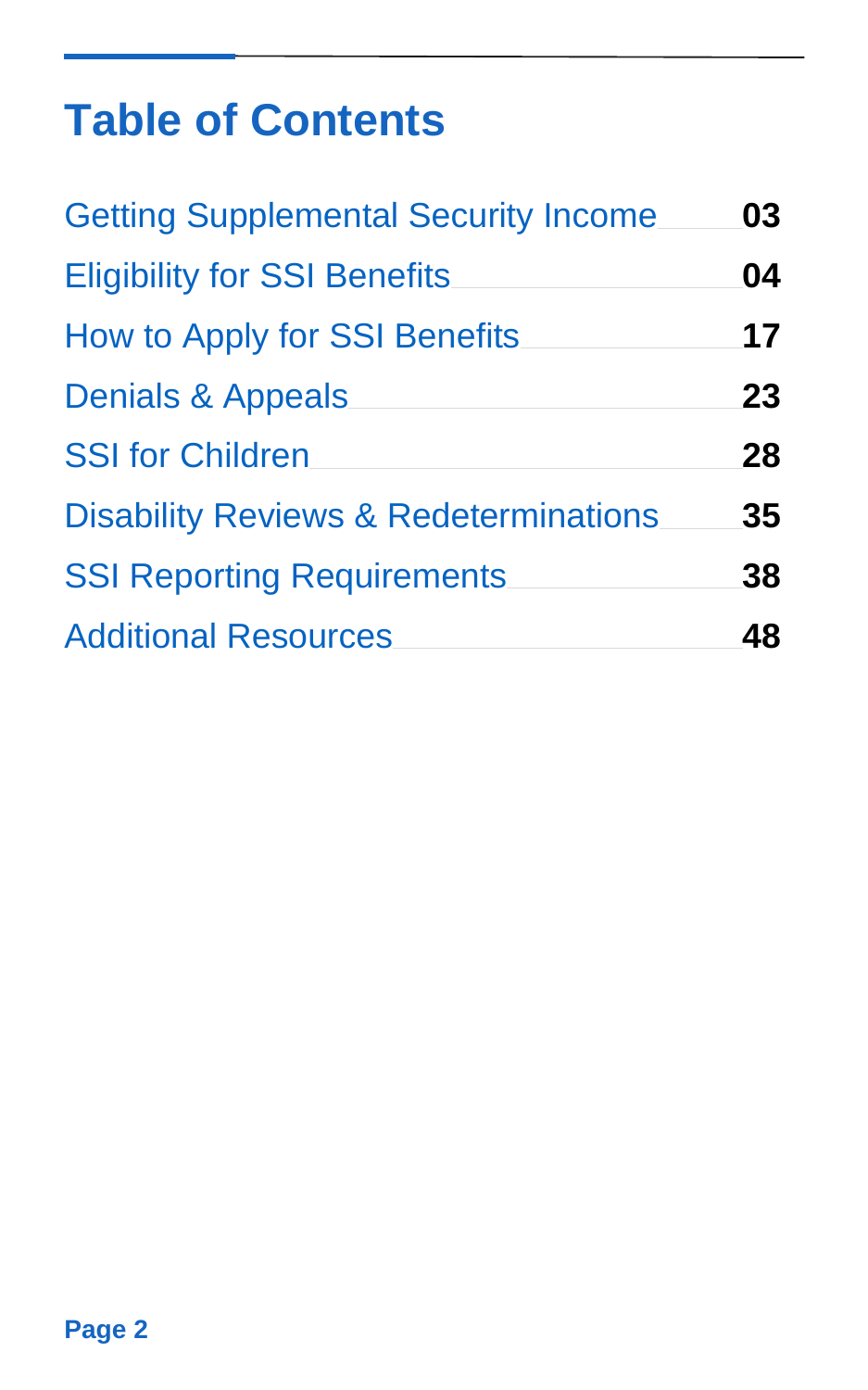# <span id="page-2-0"></span>**Getting Supplemental Security Income**

Administered by the Social Security Administration (SSA), the Supplemental Security Income (SSI) program provides monetary assistance benefits to qualifying **lowincome disabled adults and children,** as well as certain senior citizens who are at least **65 years of age**.

Despite their similar-sounding names, the SSI program is not directly related to Social Security retirement. Most states will provide **medical assistance** through the state Medicaid program to eligible SSI beneficiaries.

SSI recipients may be eligible to receive **food assistance** through the Supplemental Nutrition Assistance Program. Except in California, SSI recipients will meet eligibility requirements for food stamps. In some states, an SSI application will also serve as an application for SNAP.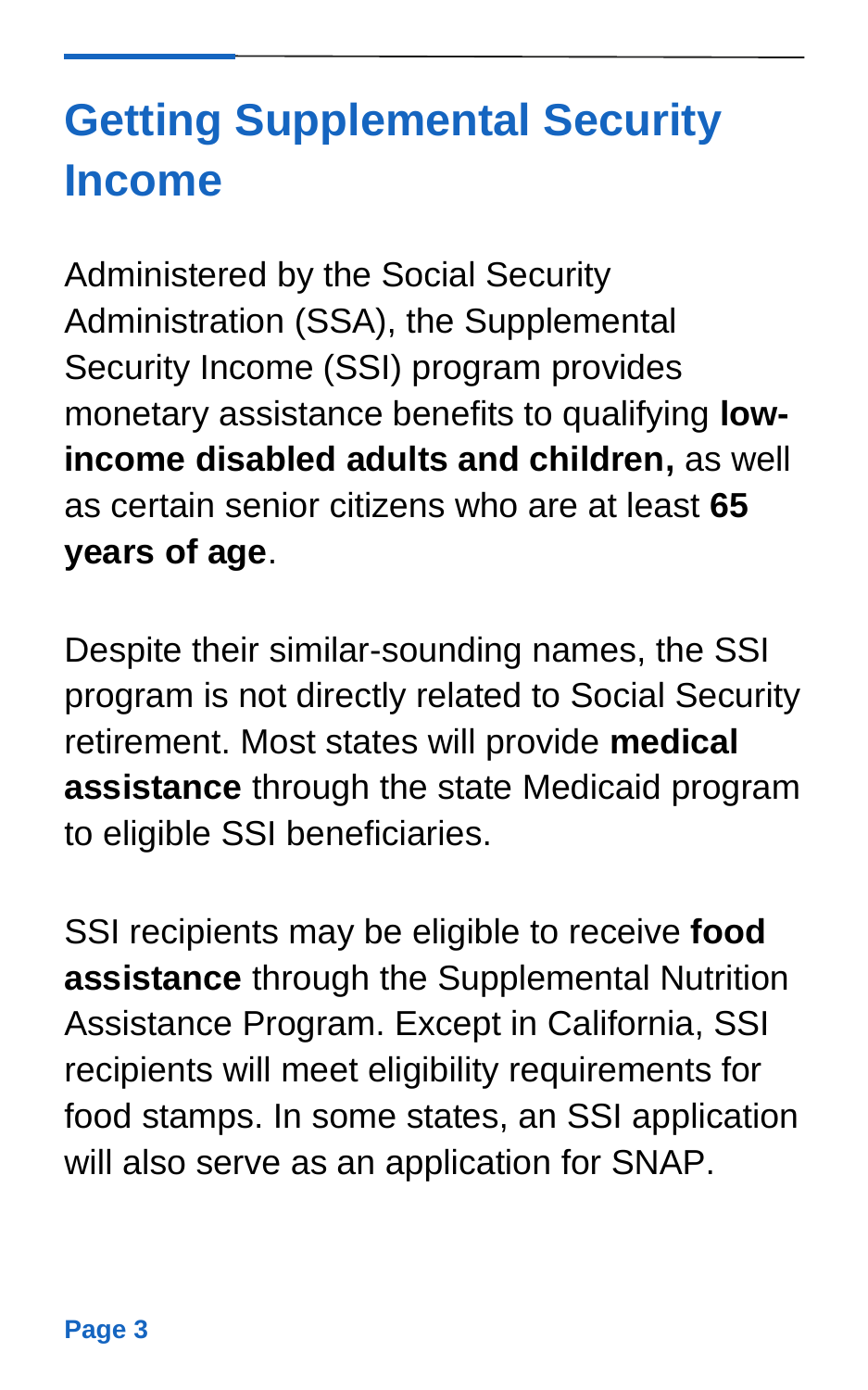# <span id="page-3-0"></span>**Eligibility for SSI Benefits**

Although there are many factors to eligibility, getting SSI benefits means meeting basic qualifications for age or disability.

# **Age & Disability**

You must be one of the following individuals to qualify:

- An individual who is **legally blind** by the  $\checkmark$ SSA's definition.
	- You must have a central visual acuity for distance of 20/200 or less in your better eye with the use of corrective lenses; or
	- You must have a field limitation in your better eye in that the widest diameter of your visual field subtends an angle that is no greater than 20 degrees.
	- You may still be eligible for Social Security benefits if you are **visually impaired** but do not meet the definition of blindness.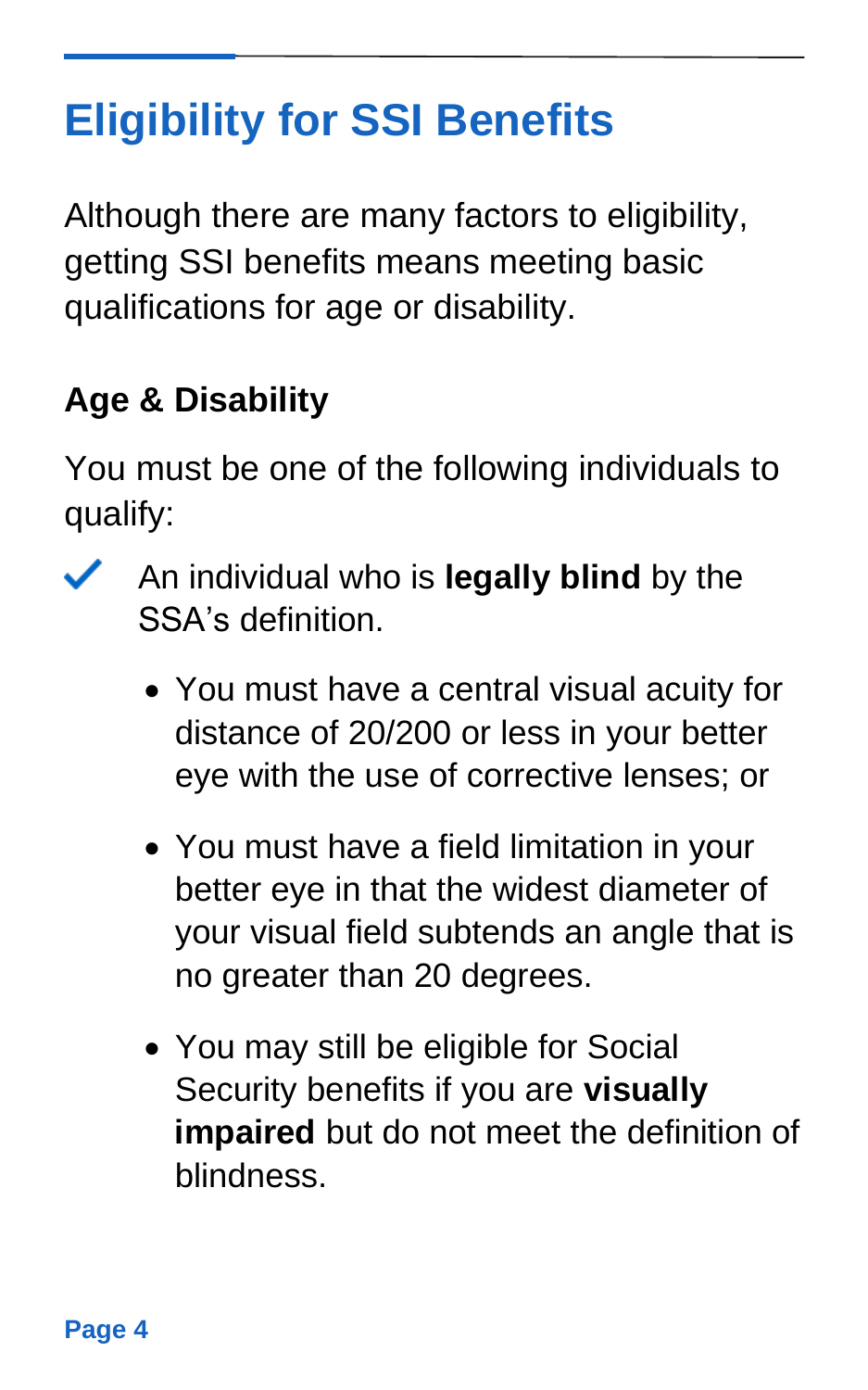An **adult or child that is legally disabled** and meets disability criteria. Disability can include mental and/or physical impairments.

- Children and adults must have a disability that is expected to result in death; or has or is projected to last for a continuous period of at least 12 months.
- Adults must not be able to have gainful employment based on their disability.
- Children must have a disability that is determined to severely impact their ability to function.
- A **senior citizen** who is 65 years of age or older.

#### **Income & Resources**

Not only does your [income](https://www.ssa.gov/ssi/text-income-ussi.htm) determine whether or not you are eligible to receive benefits, but your income will also impact your overall monthly benefit amount. Income factored into SSI eligibility includes: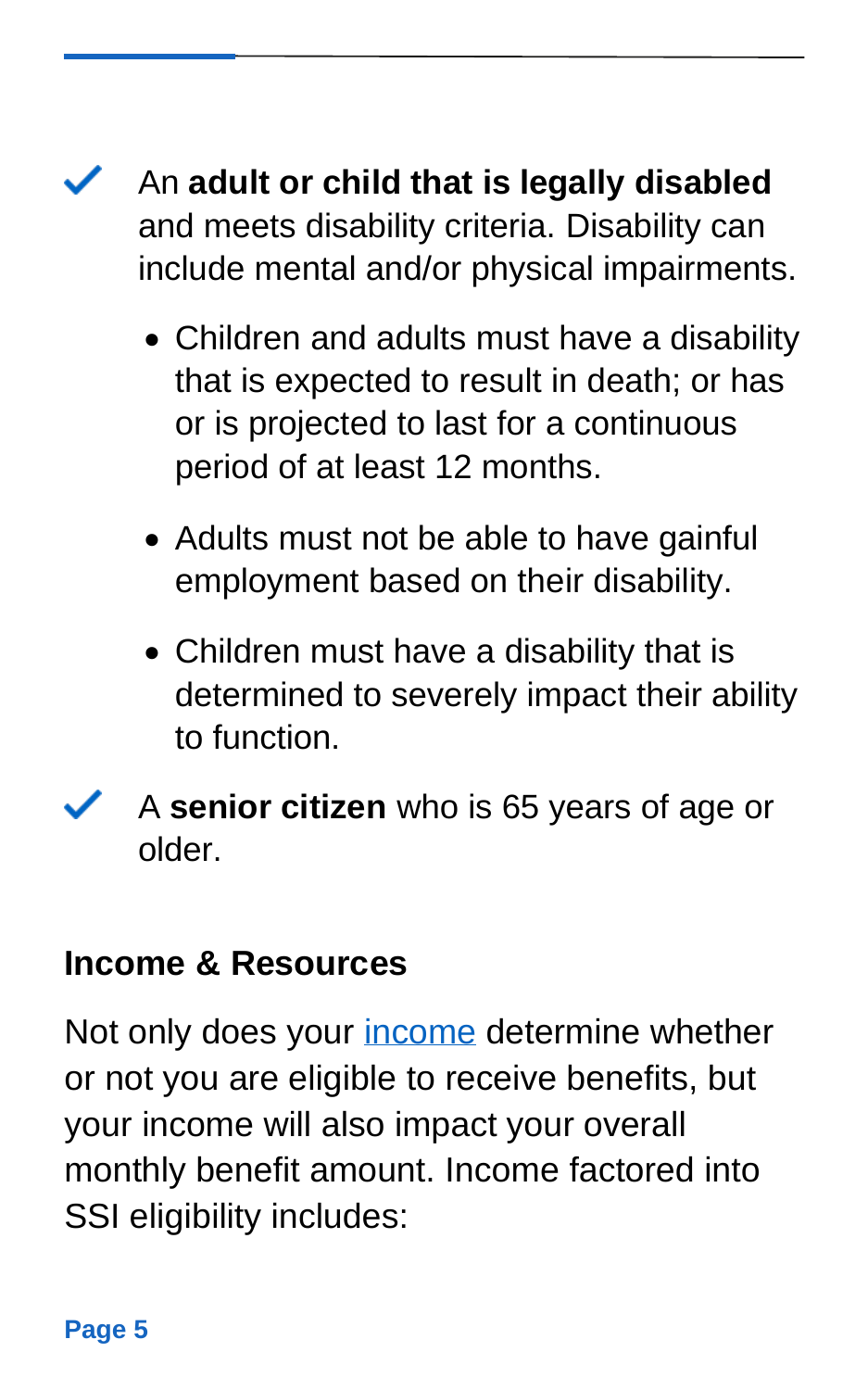- $\checkmark$ Income earned through employment
- Income from benefit programs like ✓ unemployment or cash from friends or family.
- Food or shelter, or other types of in-kind income.
- A spouse or parent's income.

The SSI income limit changes each year depending on the maximum federal benefit amount that is allotted for the year. In 2018, the income limit will be \$750 for an individual and \$1,125 for couples.

The larger amount of income that you have, the less you will receive in SSI benefits each month. If your countable income ever rises above the income limit, even after you have begun to receive benefits, you will no longer be eligible for the SSI program. What income does not count towards SSI disability income limits?

Income that is not countable for SSI includes: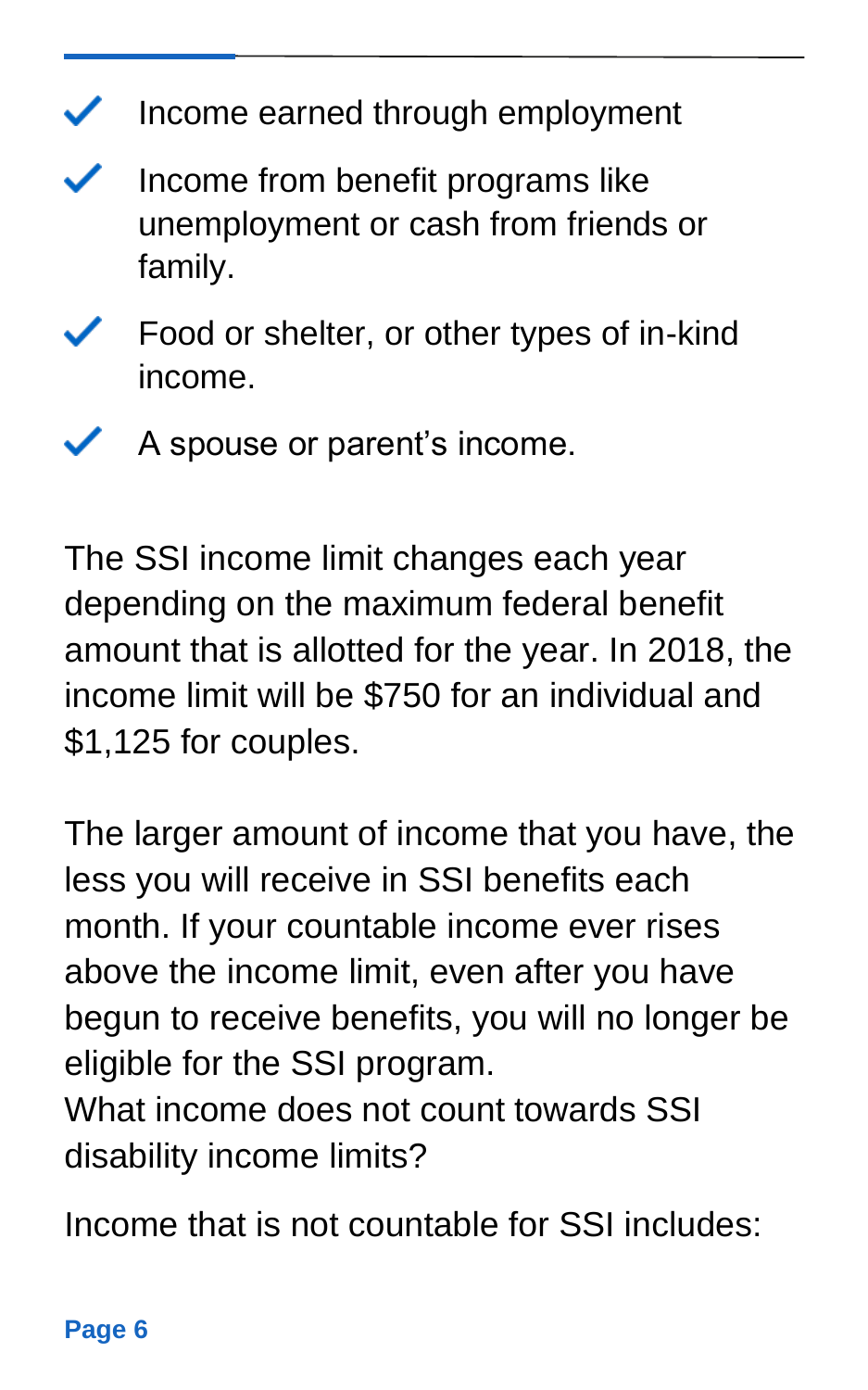- The first \$20 of most income that is received in a month.
- The first \$65 of earnings as well as one-half of earnings over \$65 received in a month.
- Income tax refund amounts.
- Home energy assistance.
- Any assistance that is based on need and funded by a state or local government or an Indian tribe, including food stamps.
- Small amounts of income received irregularly or infrequently.
- Grants, scholarships, gifts or fellowships that will be used towards tuition and other educational expenses.
- Loans that must be repaid.
- Food or shelter that has been provided by nonprofit agencies.
- Money that another individual spends to pay for your expenses for any item that is not food or shelter.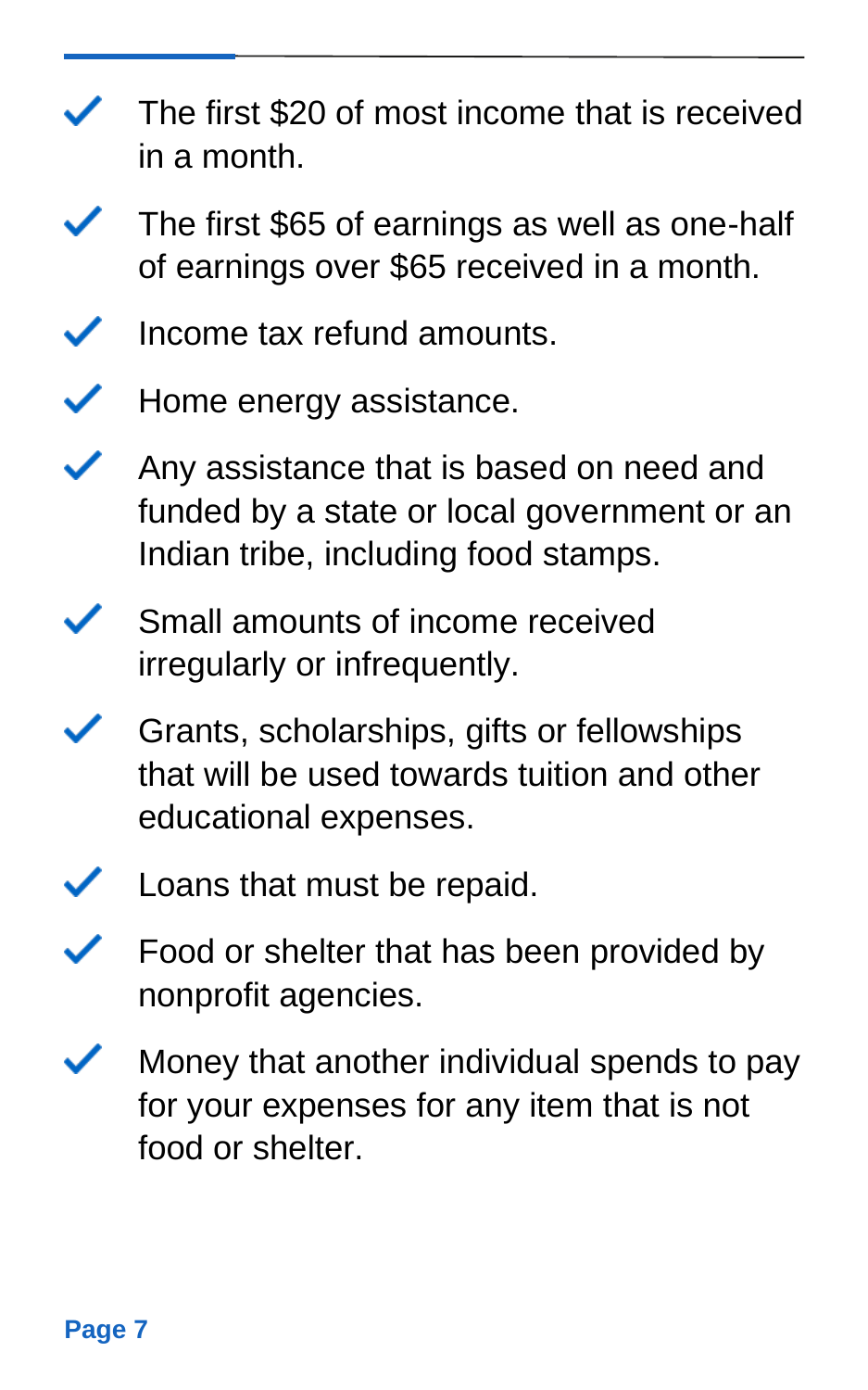- Income that has been set aside under a Plan to Achieve Self-Support (PASS).
- Earnings of up to \$1,820 per month to a maximum of \$7,250 per year for a student that is younger than 22 years of age.
- The cost of work expenses that a blind person incurs in order to work.
- Disaster assistance.
- $\checkmark$ The first \$2,000 of compensation per calendar year for participation in qualifying clinical trials.

While **resource** limits do not impact benefit amounts, these limits can disqualify you from receiving SSI benefits. Resources include but are not limited to:

- Cash, stocks, U.S. savings bonds and funds  $\checkmark$ in your bank accounts.
- ✓ Life insurance policies.
- Personal property, vehicles and land.  $\checkmark$
- Deemed resources.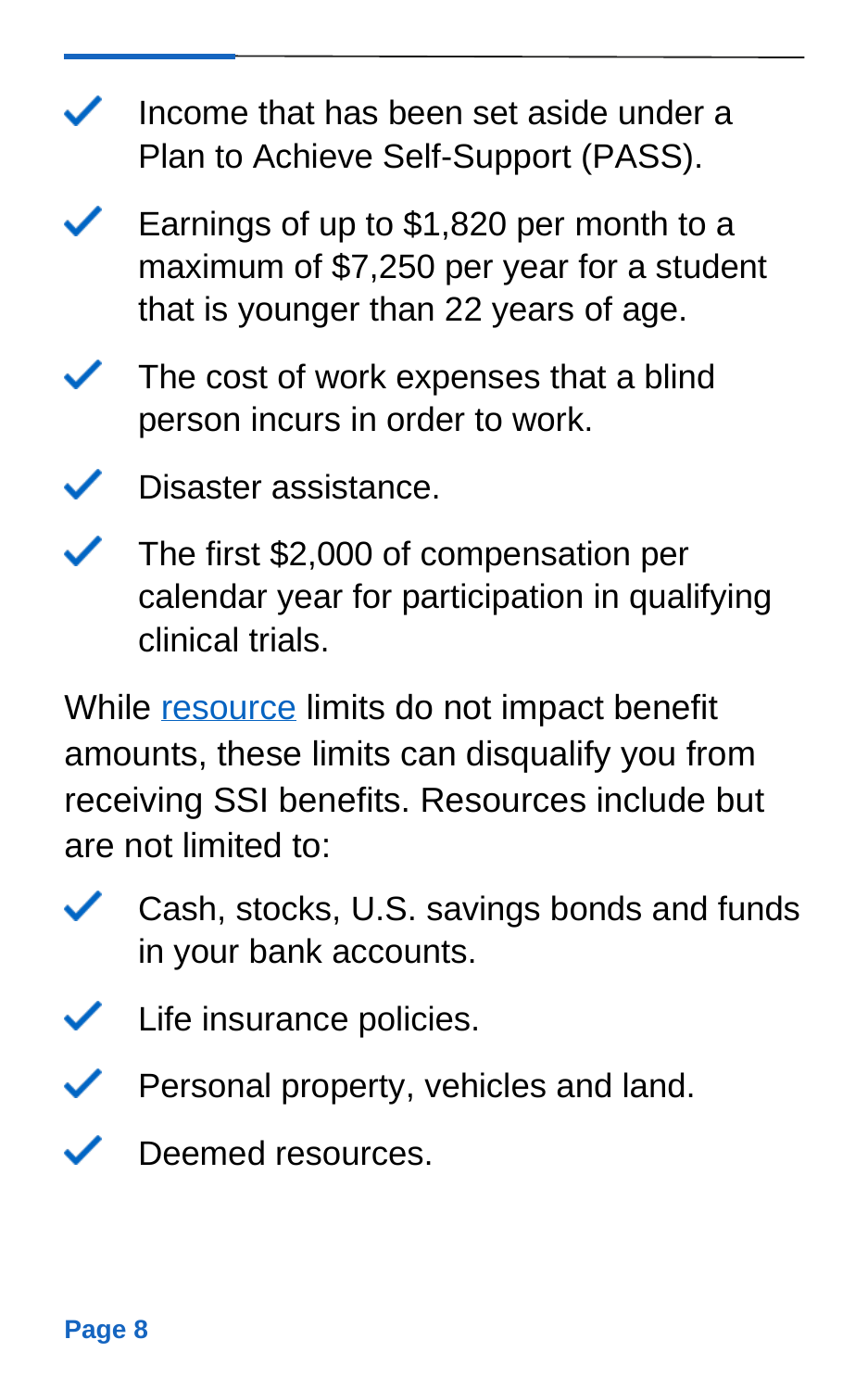- These are a portion of the resources that a spouse, parent, parent of a spouse, sponsor of an alien or sponsor's spouse has that can be put towards an applicant's SSI resource limit.
- Anything else that you own which could be exchanged for cash and used for food or shelter.

Resource limits are **\$2,000** for a single person and **\$3,000** for a couple.

When applying for the Supplemental Security Income, it is important to know that the SSA will not count:

- The home that you live in and the land that your home resides on.
- Your household goods/personal effects.
- Burial spaces purchased for yourself or for your immediate family members.
- Burial funds for you and your spouse, each valued at \$1,500 or less.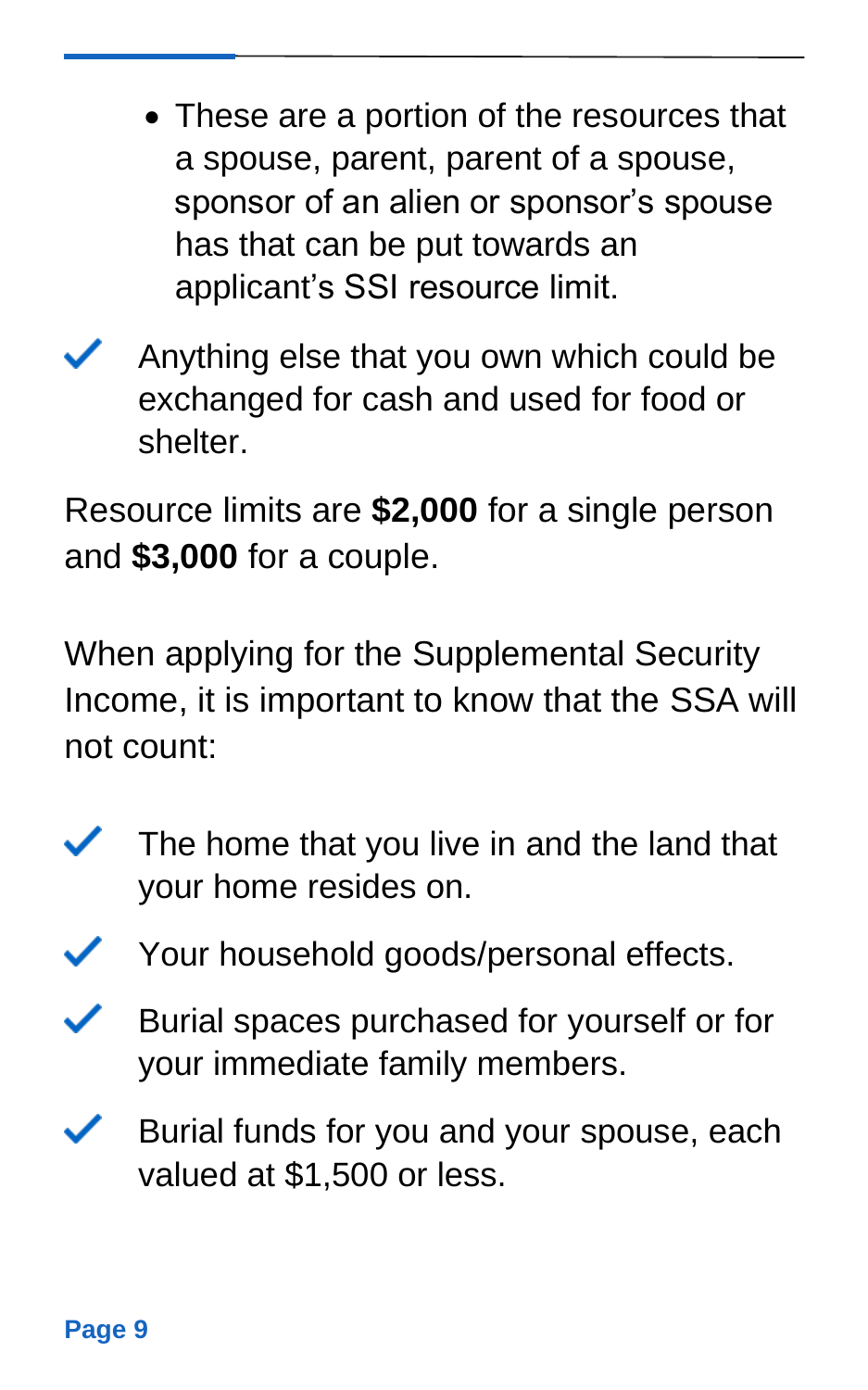- $\blacktriangleright$  Life insurance policies that have a combined face value of \$1,500 or less.
- One vehicle that is used as a primary source of transportation for yourself or a member of your household.
- Retroactive SSI and Social Security benefits for up to **nine months** after you receive them.
- Grants, scholarships, gifts and fellowships that will be used to pay educational expenses for up to nine months after receipt.
- Up to \$100,000 of funds in an Achieving a Better Life Experience (ABLE) account that was established through a state ABLE program.
- Property that is essential to self-support.
- Resources that a blind or disabled individual needs for an approved plan for PASS.
- Money that has been saved in an Individual Development Account (IDA).
- Crime victim's assistance, up to nine months.

**Page 10**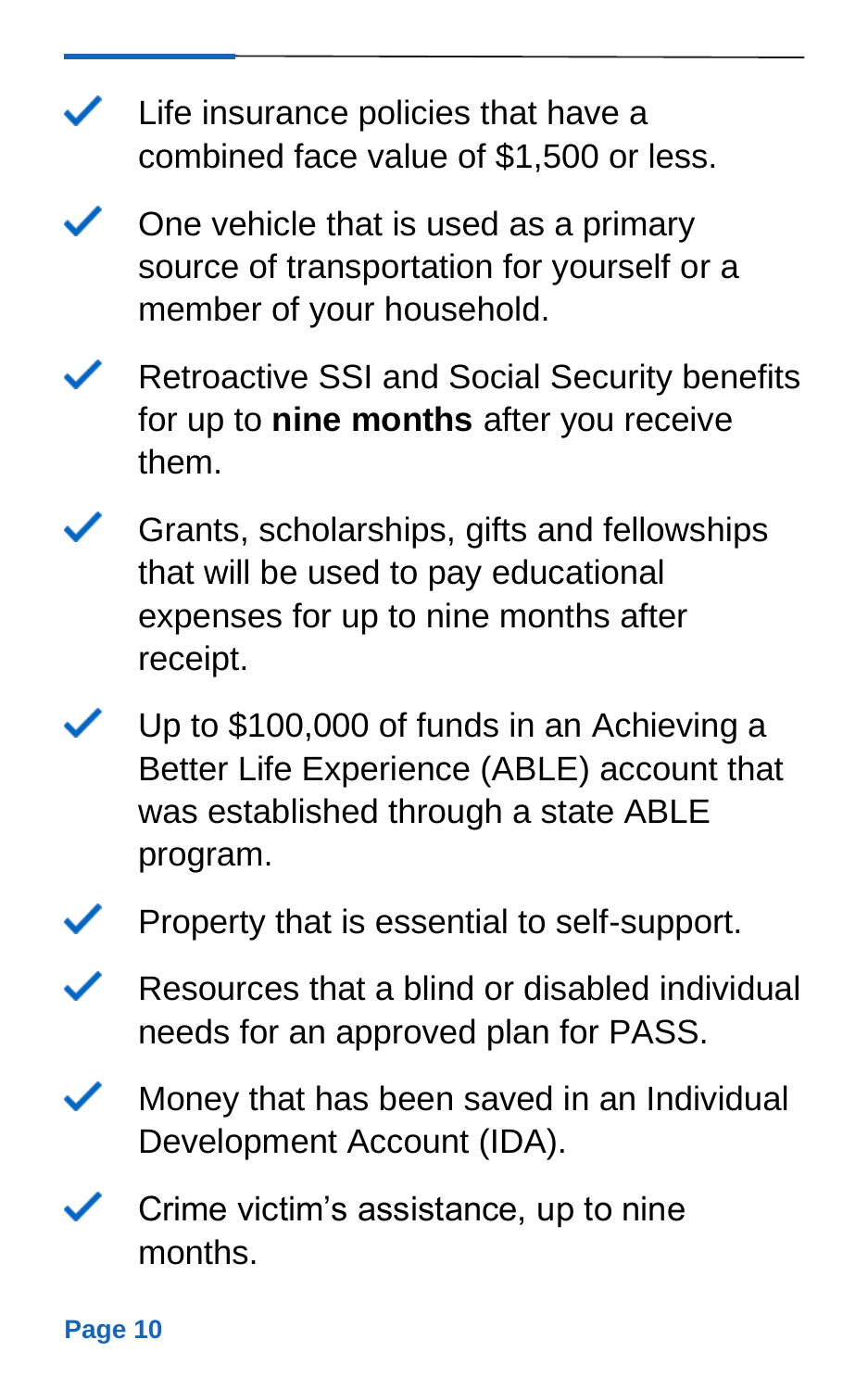- Dedicated accounts for disabled or blind ✓ children.
- Some trusts.

### **Living Arrangements and Residency**

Your living arrangements will impact whether you are eligible to receive benefits as well as the benefit amount that you may be able to receive.

If you receive in-kind support and maintenance, such as free rent or food or assistance in paying rent, utilities or food, a portion of that support will be considered countable income.

To meet **residency requirements**, you must meet the following conditions:

 $\checkmark$ You must be a **resident of one of the 50 states**, the District of Columbia or the Northern Mariana Islands.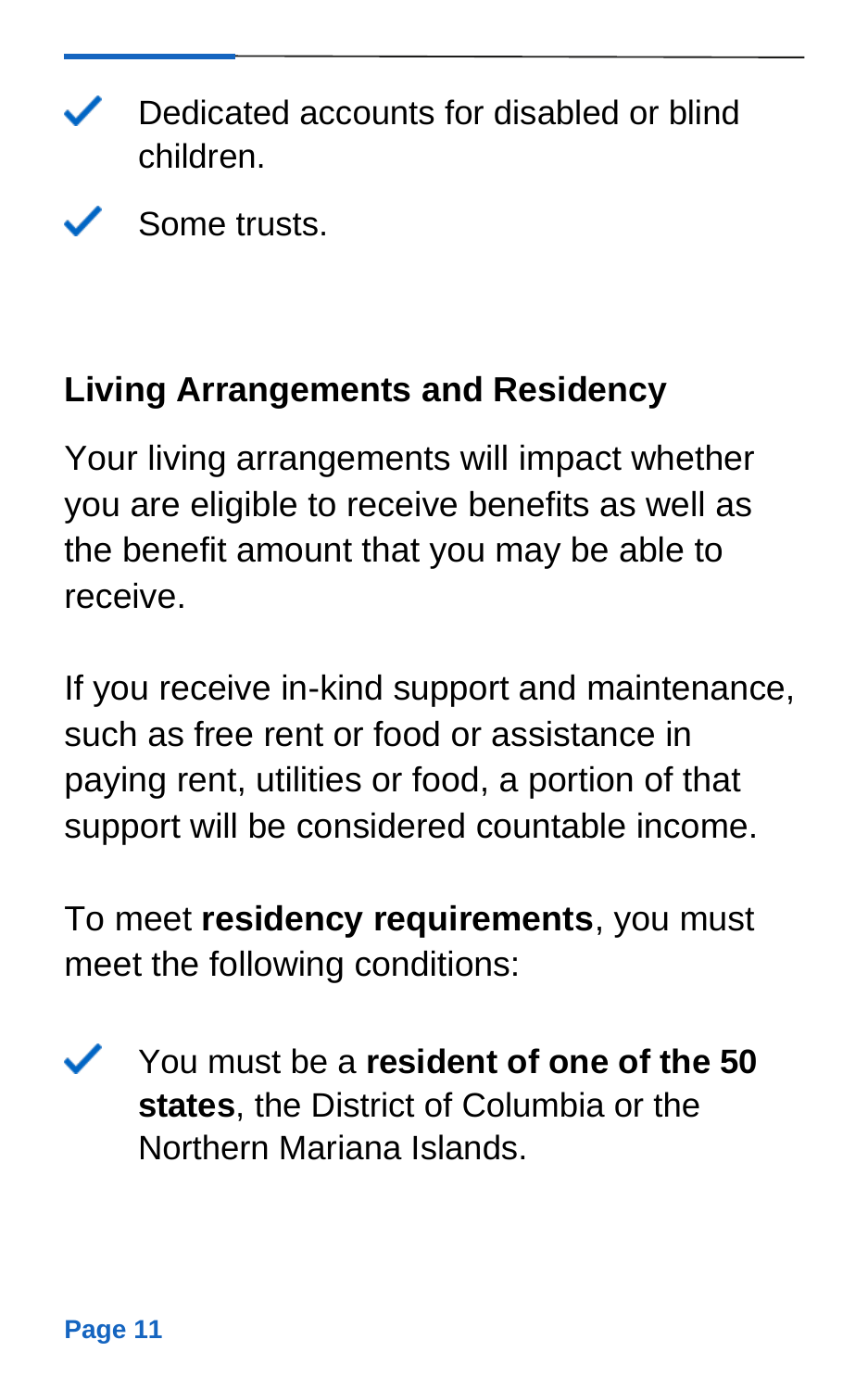You must **not be absent from the country** for a full calendar month or for 30 days or more consecutively.

You cannot be confined to an institution, such as a hospital or prison, at the government's expense.

# **Citizenship**

Benefits can only be received by U.S citizens and non-citizens who meet alien eligibility criteria.

For a non-citizen to be considered a qualified alien, the Department of Homeland Security must classify an applicant in the following groups:

- Lawfully Admitted for Permanent Residence  $\checkmark$ (LAPR) in the U.S., including "Amerasian immigrant" with a class of admission AM-1 through AM-8.
- Granted conditional entry under Section 203(a)(7) of the Immigration and Nationality Act (INA) as in effect prior to April 1st of 1980.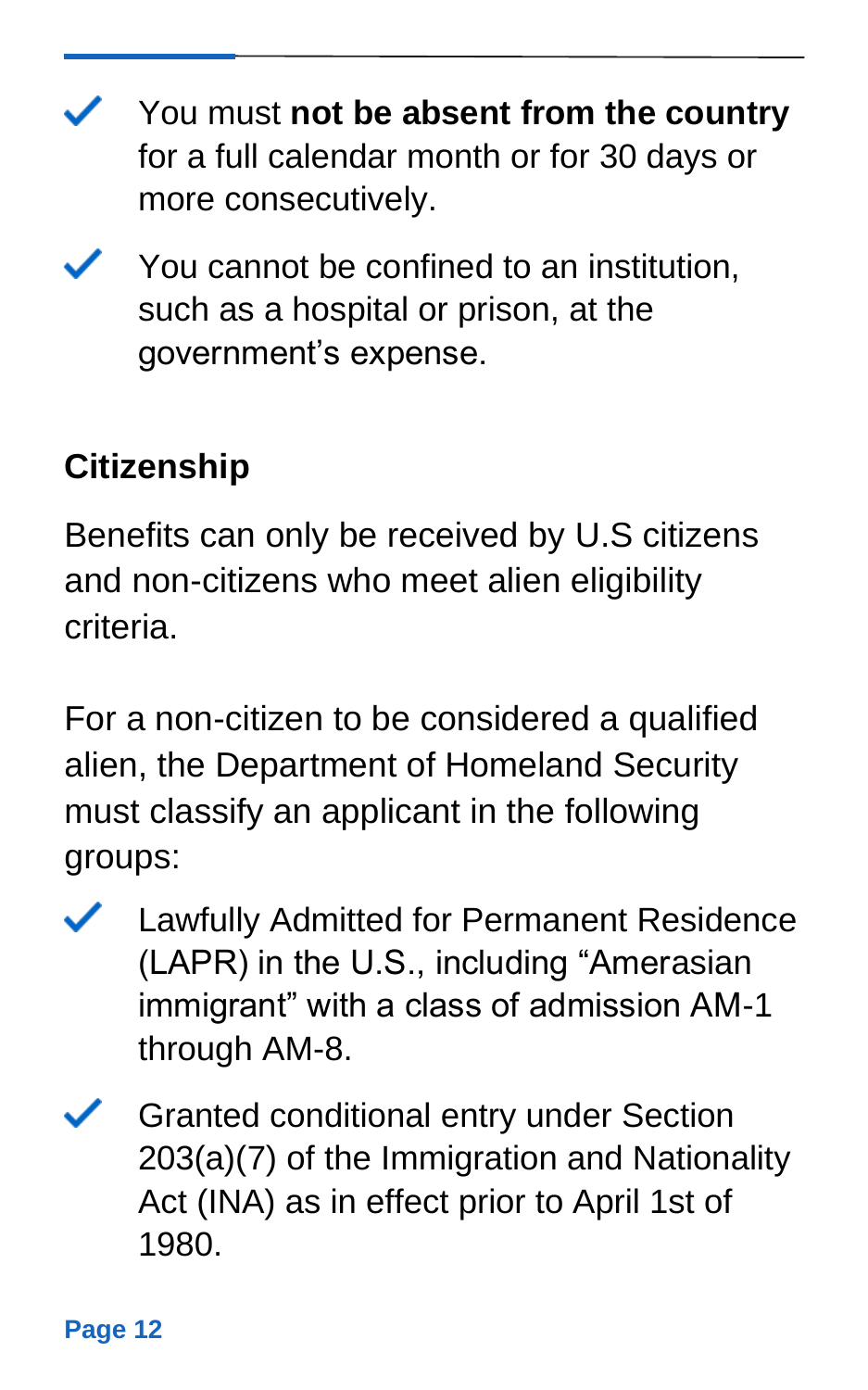- Paroled into the U.S. under Section 212(d)(5) of the INA for at least a one-year period.
- Refugee admitted to the U.S. under Section 207 of INA.
- Granted Asylum under Section 208 of the INA.
- Deportation is being withheld under Section 243(h) of the INA as in effect prior to April 1st, 1997, or removal is being withheld under Section 241(b)(3) of the INA.
- A Cuban or Haitian entrant under Section 501(3) of the Refugee Education Assistance Act of 1980, or in a status that is to be treated as a Cuban/Haitian entrant for SSI purposes.
- In certain circumstances, "deemed qualified alien" may apply if you, your child or parent has been subject to battery or extreme cruelty by a family member while living within the United States.

If you meet one of the above conditions where the SSA would consider you to be a qualified alien, you will need to meet a condition in which

#### **Page 13**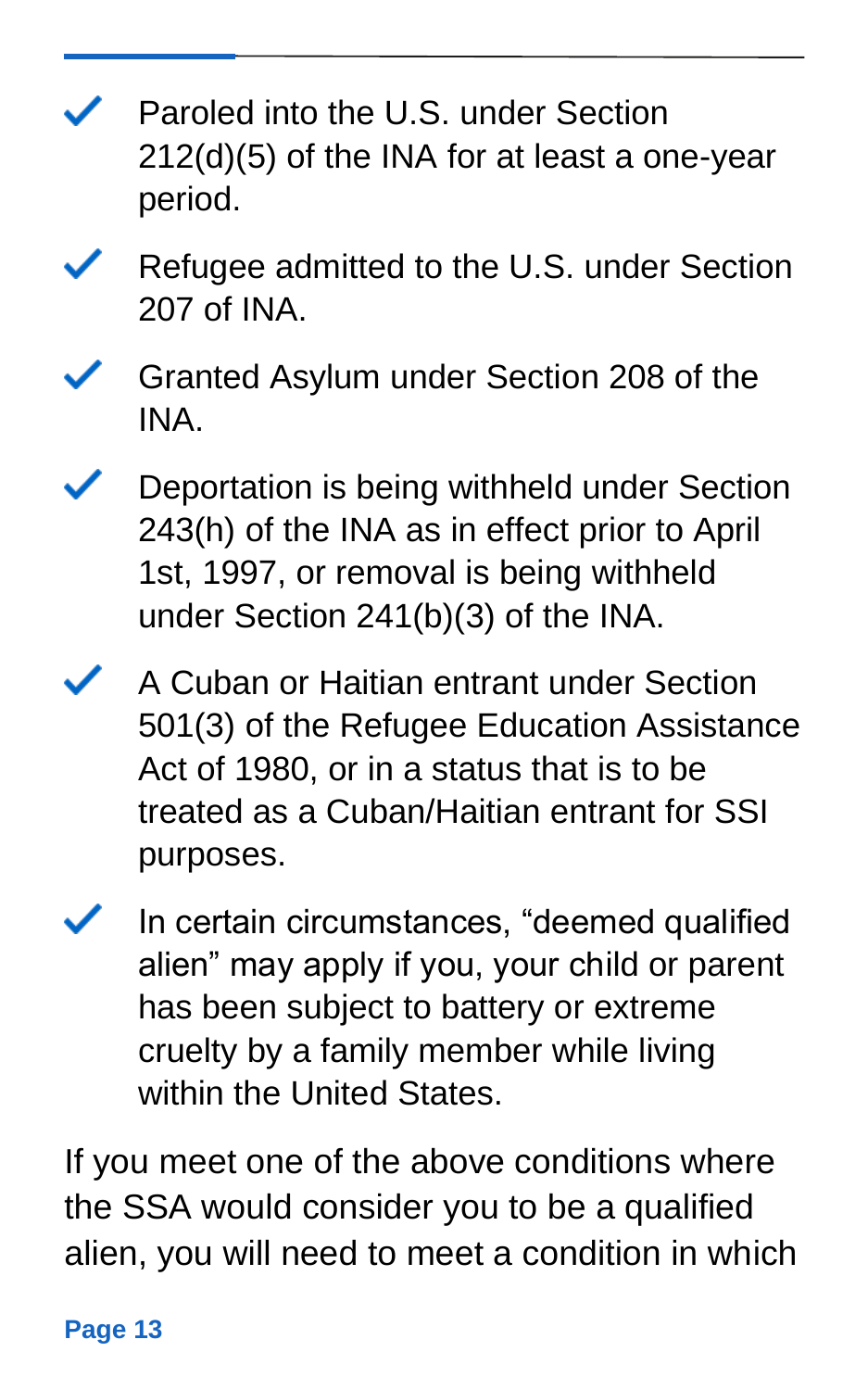you may be considered to be eligible for SSI benefits such as:

- You were receiving SSI and lawfully resided in the United States as of August 22nd, 1996.
- You are a LAPR with 40 qualifying quarter of earnings. In the case of SSI, work done by your spouse or parents may count towards those earnings.
- You are currently on active duty in the United States Armed Forces or you were honorably discharged and your discharge is not due to your alien status. This condition **may** also apply if you are the spouse, widow(er) or dependent child of a U.S. military personnel member.
- You were lawfully residing in the U.S. on August 22nd, 1996 and you are blind or disabled.

You may receive SSI for a maximum of seven years from the date that DHS granted you a qualified alien status in one of the following categories: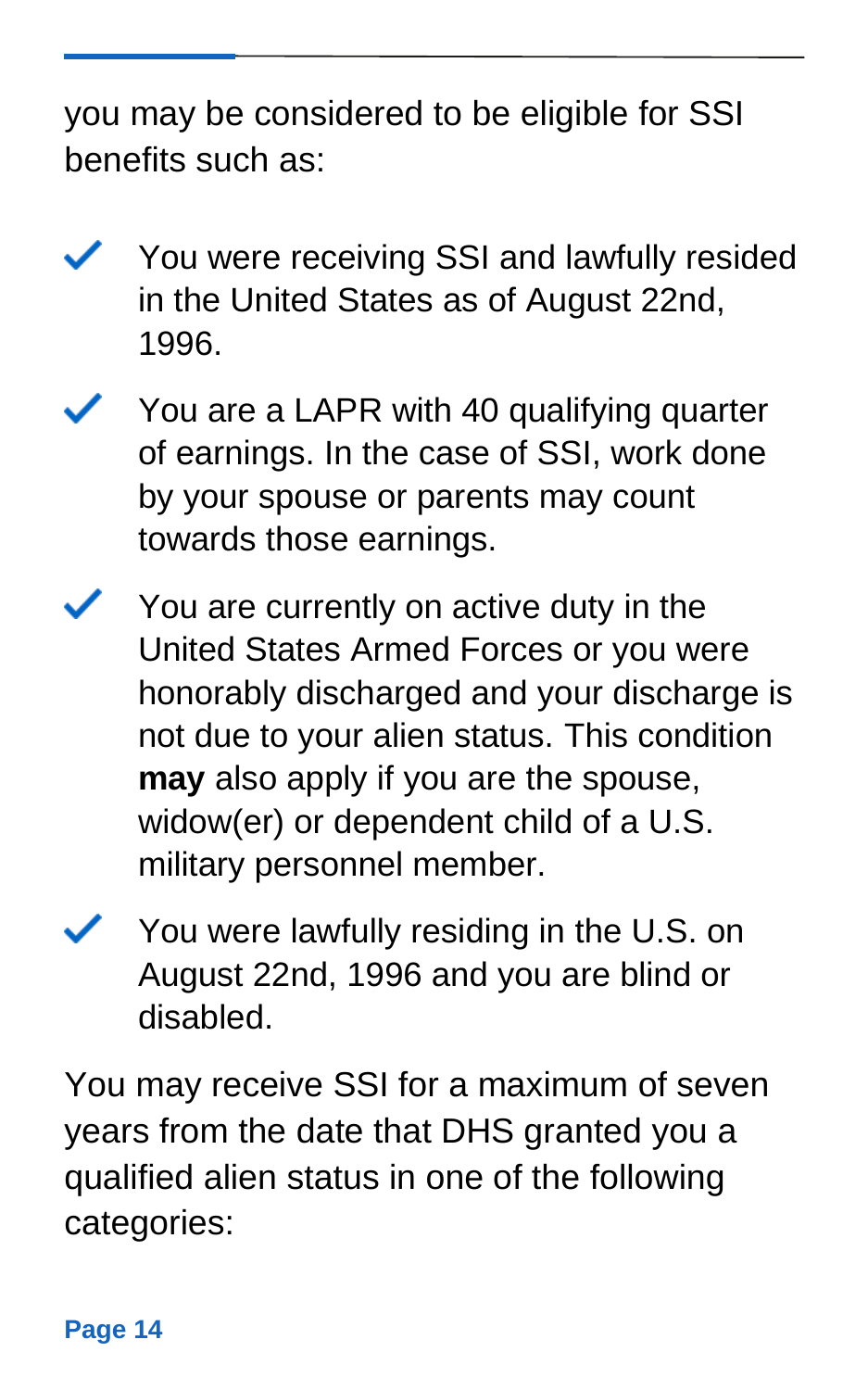- A refugee admitted under Section 207 of the INA.
- Asylee admitted under Section 28 of the INA.
- Alien whose deportation was withheld under Section 243(h) or Section241(b)(3) of the INA.
- Admitted as a Cuban or Haitian entrant, defined under Section 501(e) of the Refugee Education Assistance Act of 1980.
- $\blacktriangleright$  Amerasian immigrant with a class admission of AM-1 through AM-8.

# **Who does not meet SSI eligibility requirements?**

Should you meet one of the following conditions, you will not be eligible to receive SSI benefits:

You will be **ineligible for SSI** for any month during which you have an unsatisfied felony or an arrest warrant for escape from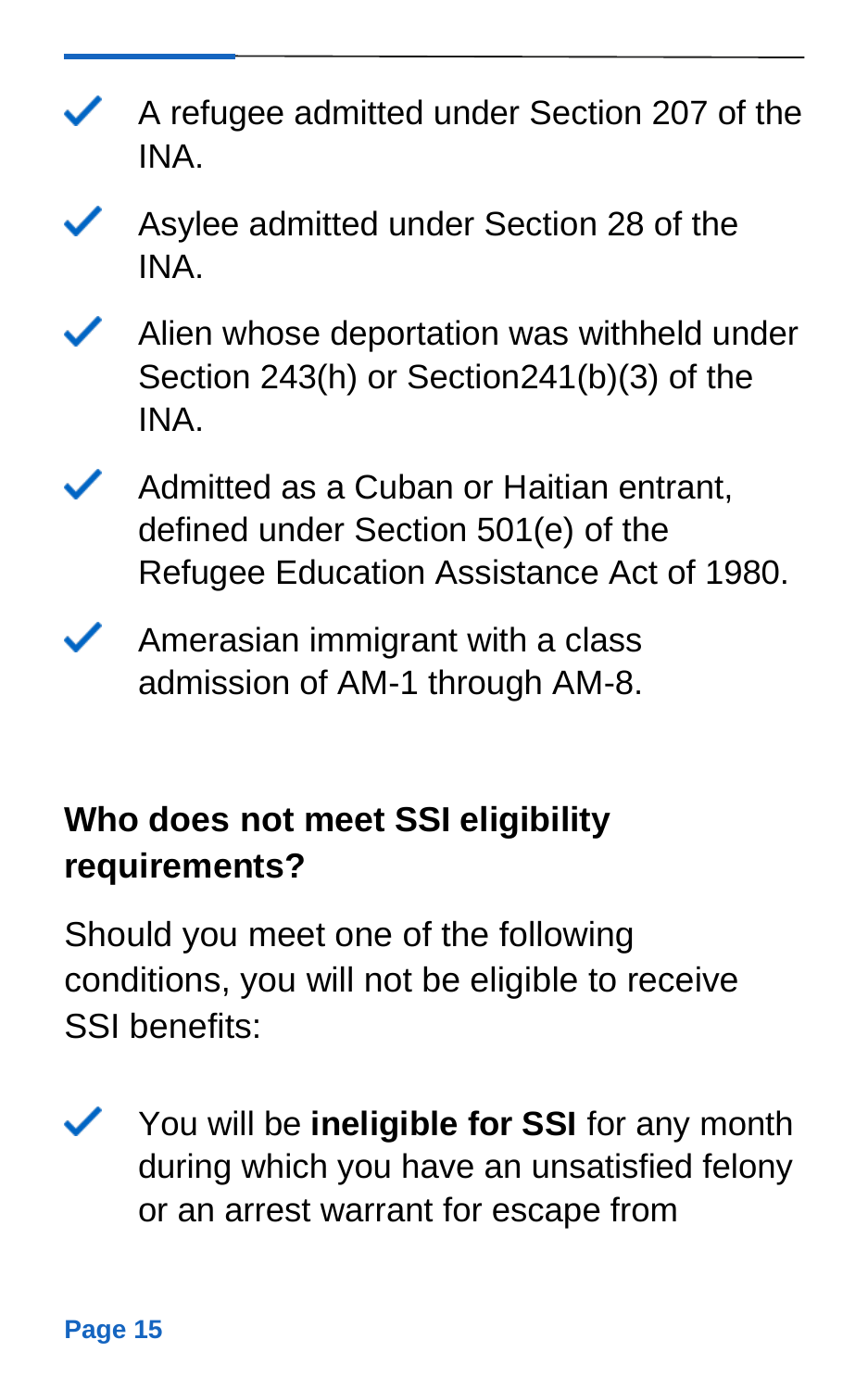custody, flight to avoid prosecution or confinement or flight-escape.

- You are currently in prison, jail, a detention center, a halfway house or a boot camp.
- You are confined to a public institution for a whole month that is run by federal, state or local government.
- You were found to be giving away or selling resources below their worth in order to meet SSI resource limits (ineligible for SSI for up to 36 months).
- You were absent from the U.S. for a full calendar month or for 30 consecutive days or more.

If you are already receiving SSI benefits and one of these conditions suddenly apply to you, your SSI benefits will be withheld.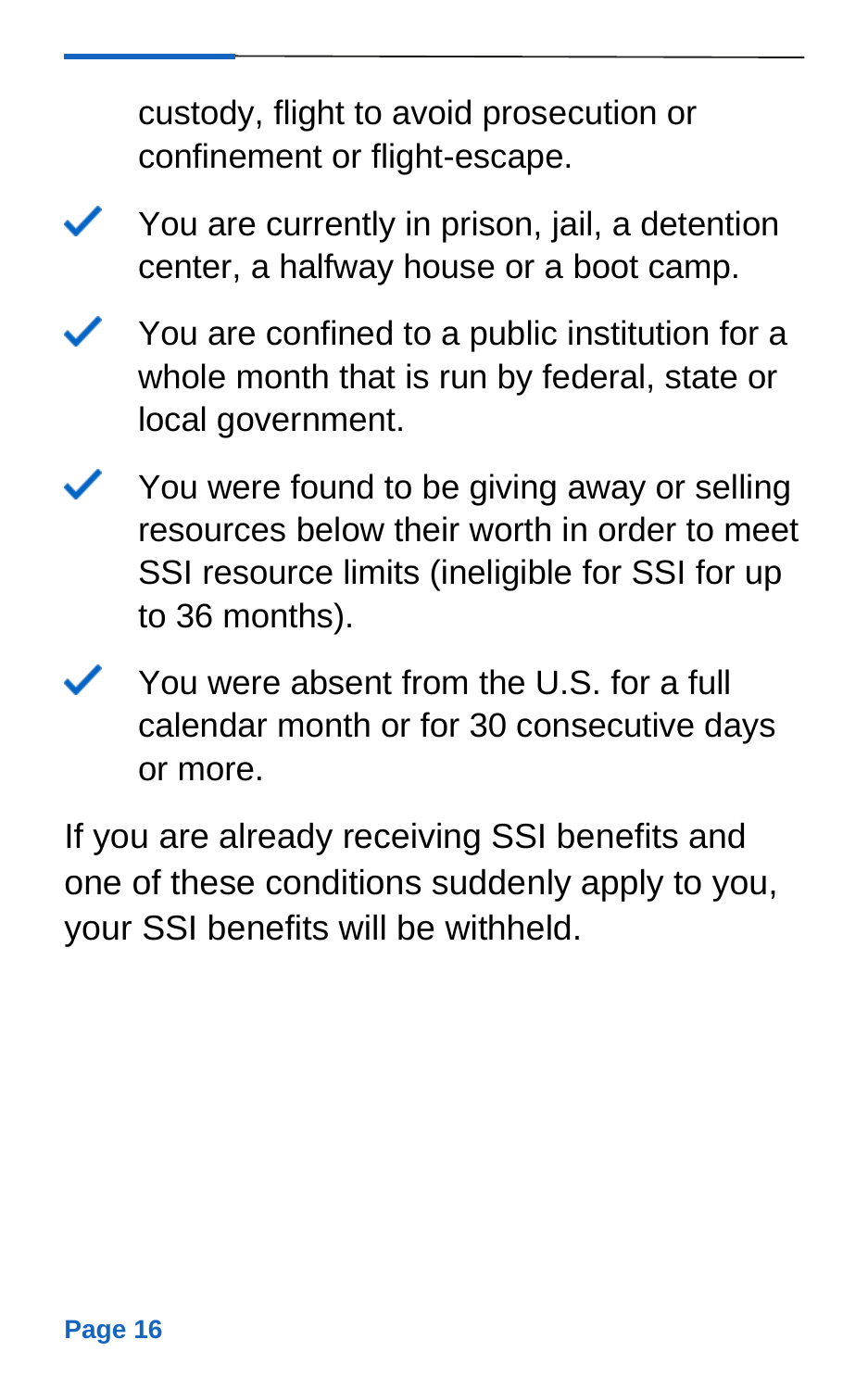# <span id="page-16-0"></span>**How to Apply for SSI Benefits**

If you intend to apply for the SSI program, it is important that you do so as soon as you believe that you may be eligible to receive benefits.

The SSA will not pay you any benefits for periods of time prior to your application date in which you were eligible to receive benefits.

#### **Documents Needed**

Preparing all the documents beforehand will help speed up your application process. When applying, you should provide:

- Your **Social Security Number** (SSN) or card.
	- If you do not yet have an SSN, the SSA will assign one to you if you are eligible for benefits.
- Proof of your **age**.
	- Includes a public or religious birth record before you were five years of age.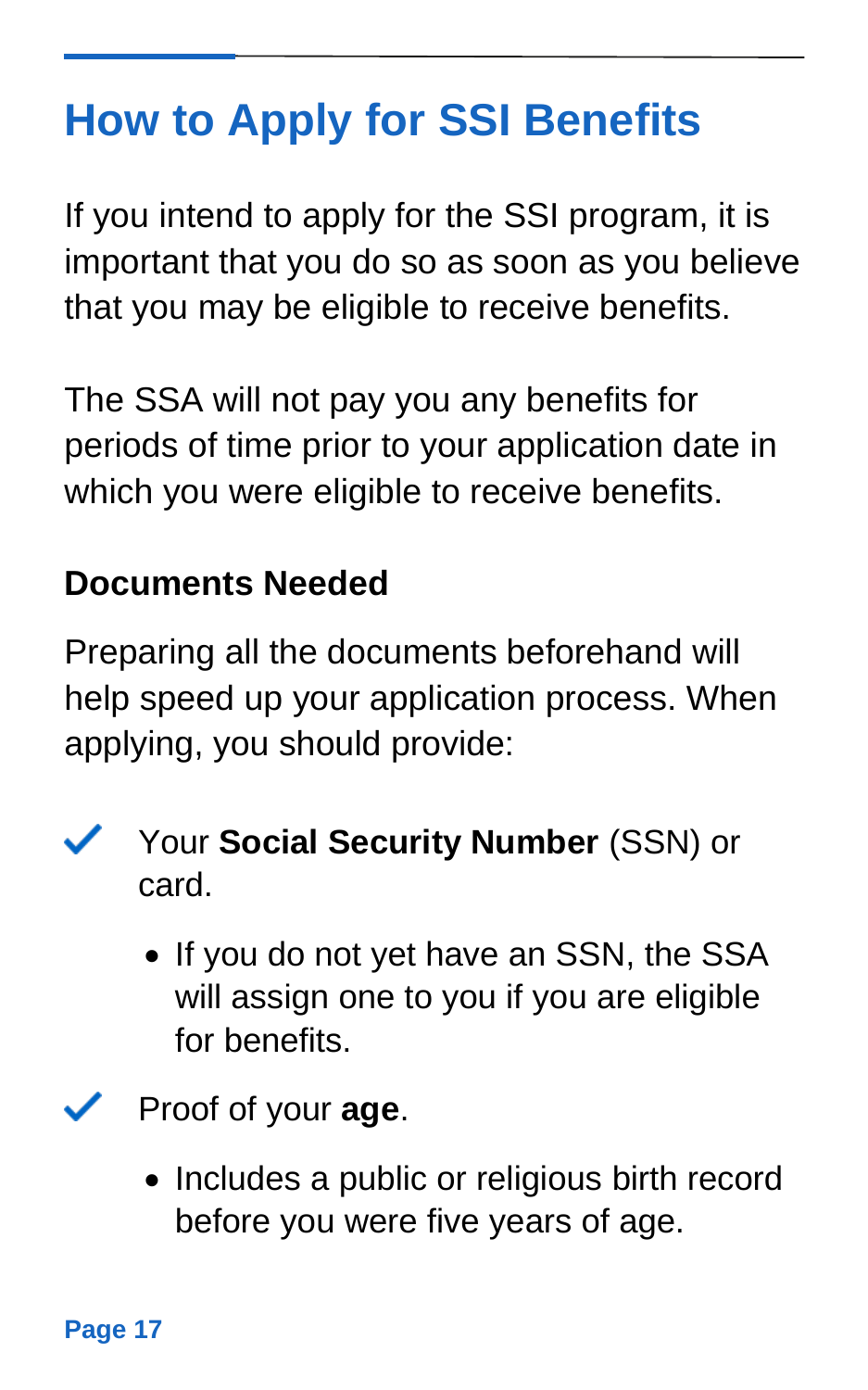**Proof of [citizenship or immigration status.](https://www.ssa.gov/hlp/isba/10/hlp-isba005-ctzn.htm)** This proof includes:

- A U.S. birth certificate
- A certificate of naturalization.
- A permanent resident card (a "green card", form I-55) or other Department of Homeland Security documents.
- Proof of [income](https://www.ssa.gov/ssi/text-eligibility-ussi.htm) and [resources.](https://www.ssa.gov/ssi/text-resources-ussi.htm) This can include:
	- Tax returns or pay stubs.
	- Bank statements.
	- Life or disability policies.
	- Deeds or tax appraisal statements for any property owned.
- Proof of **living arrangements**. This  $\checkmark$ includes:
	- A copy of a lease or a rent receipt.
	- Information of all household members living in the home.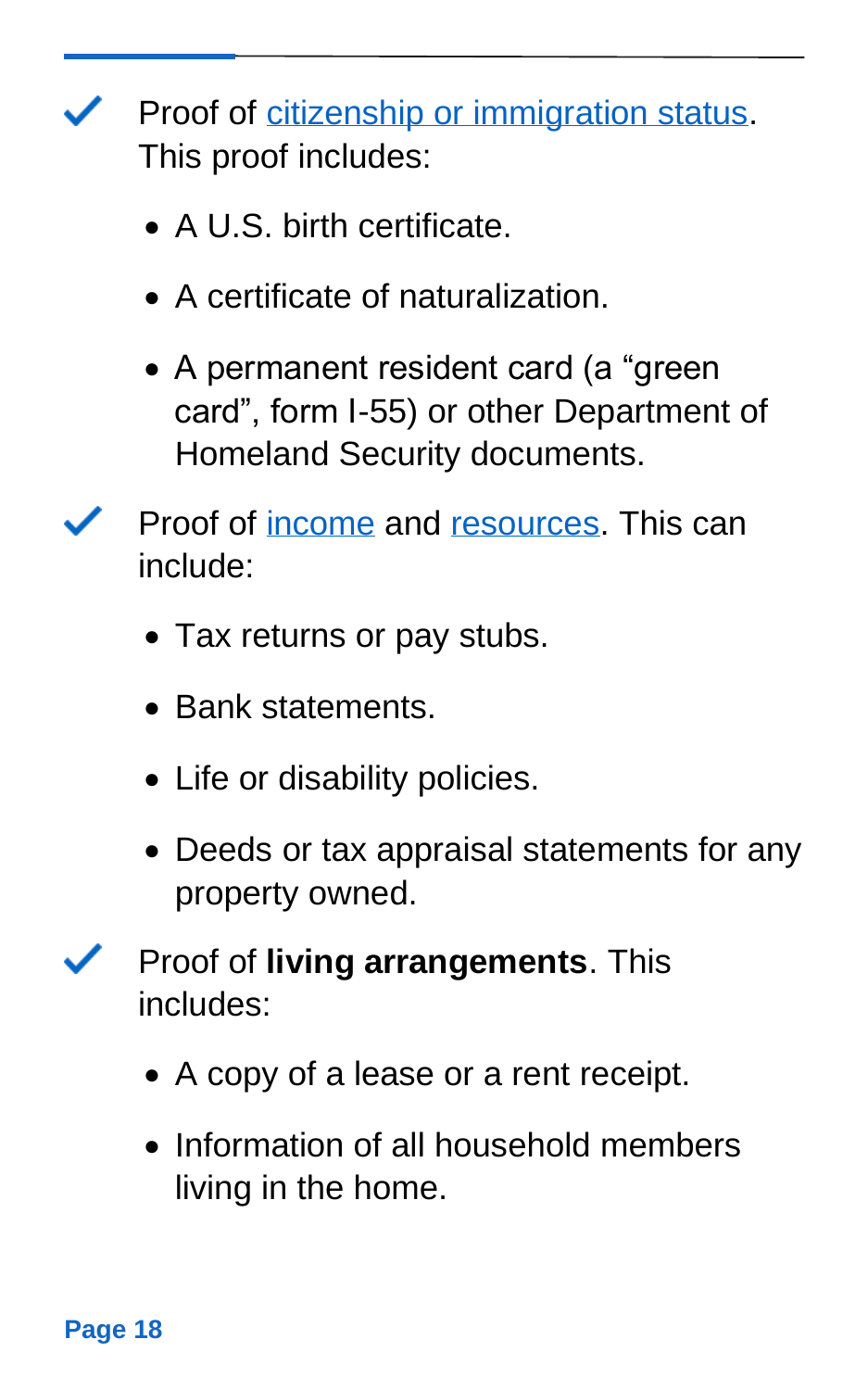- Information about household costs.
- **Medical information** if applying as a blind or disabled applicant. This includes:
	- Medical reports.
	- Information about your medical providers, as well as the approximate dates of treatment.
	- Medication information.
- **Work history**. This should include job titles and duties, employer name, dates and times worked and rates of pay.

#### **Online Applications**

In order to submit an [online application,](https://www.ssa.gov/benefits/disability/) you must meet the following requirements:

- You must be **18 to 65 years** of age.
	- You must unmarried with **no previous marriages**.
	- You must **not** be blind.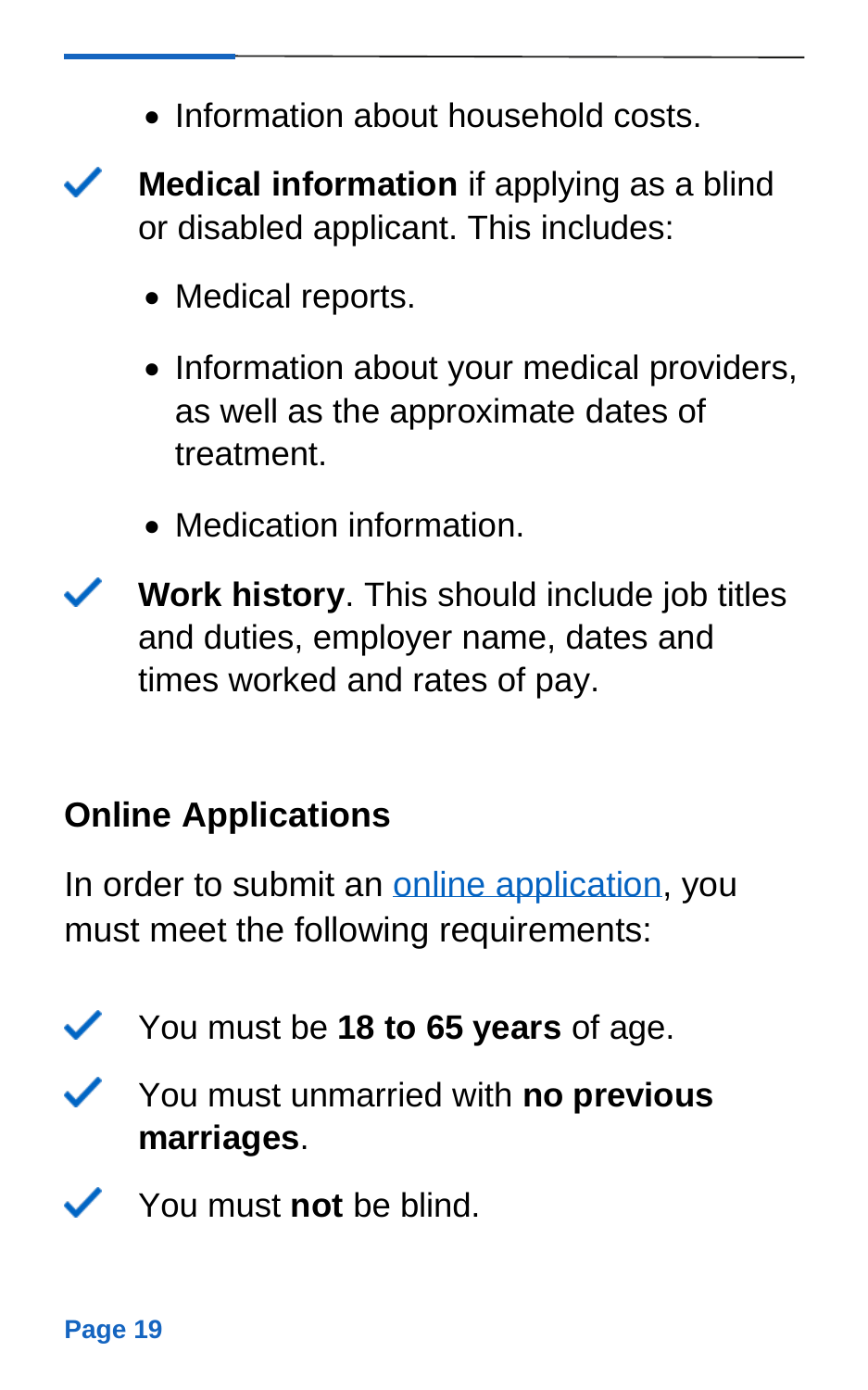- You must be a United States citizen that is living in Washington D.C., one of the 50 U.S. states or the Northern Mariana Islands.
- $\checkmark$  You must be applying for Social Security Disability insurance (**SSDI**) at the same time that you are submitting your SSI application.
- You **cannot** apply online if you have already applied for SSI assistance or have already received SSI benefits previously.

### **By-Phone Applications**

You can submit an SSI application over the phone by contacting the SSA at **1-800-772- 1213**. During your initial call, you must make an application appointment. Your appointment can be an over-the-phone application or an inperson application at your [local Social Security](https://secure.ssa.gov/ICON/main.jsp)  [office.](https://secure.ssa.gov/ICON/main.jsp)

If you cannot make your appointment, it is important that you reschedule as soon as possible. Your application date will not take effect until your application has been

#### **Page 20**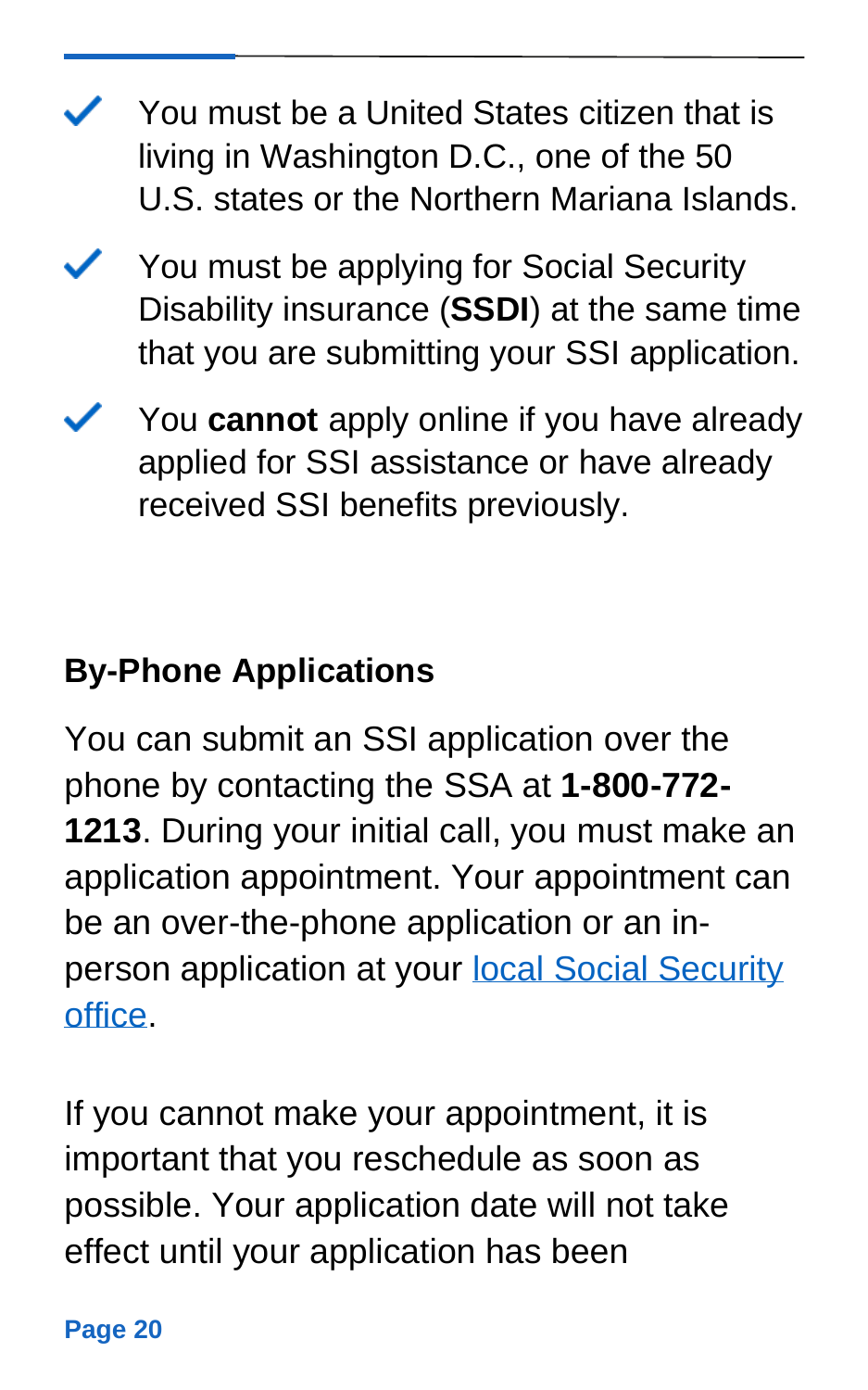completed, which will affect the start date of your benefits, if you are approved.

### **In-Person Applications**

You can apply for SSI benefits in person at your local Social Security office. While walk-ins are accepted, making an appointment can help reduce your wait time. You can schedule an appointment by calling**1-800-772-1213** or by contacting your [local Social Security office](https://secure.ssa.gov/ICON/main.jsp) directly.

### **Your Rights**

When it comes to SSI, you have the right to:

**A notice**. The SSA will notify you in writing  $\checkmark$ about any decision that they make regarding your eligibility, your benefit amount or a change to your benefits. If you have a designated representative, they will also receive a copy of any notice mailed to you.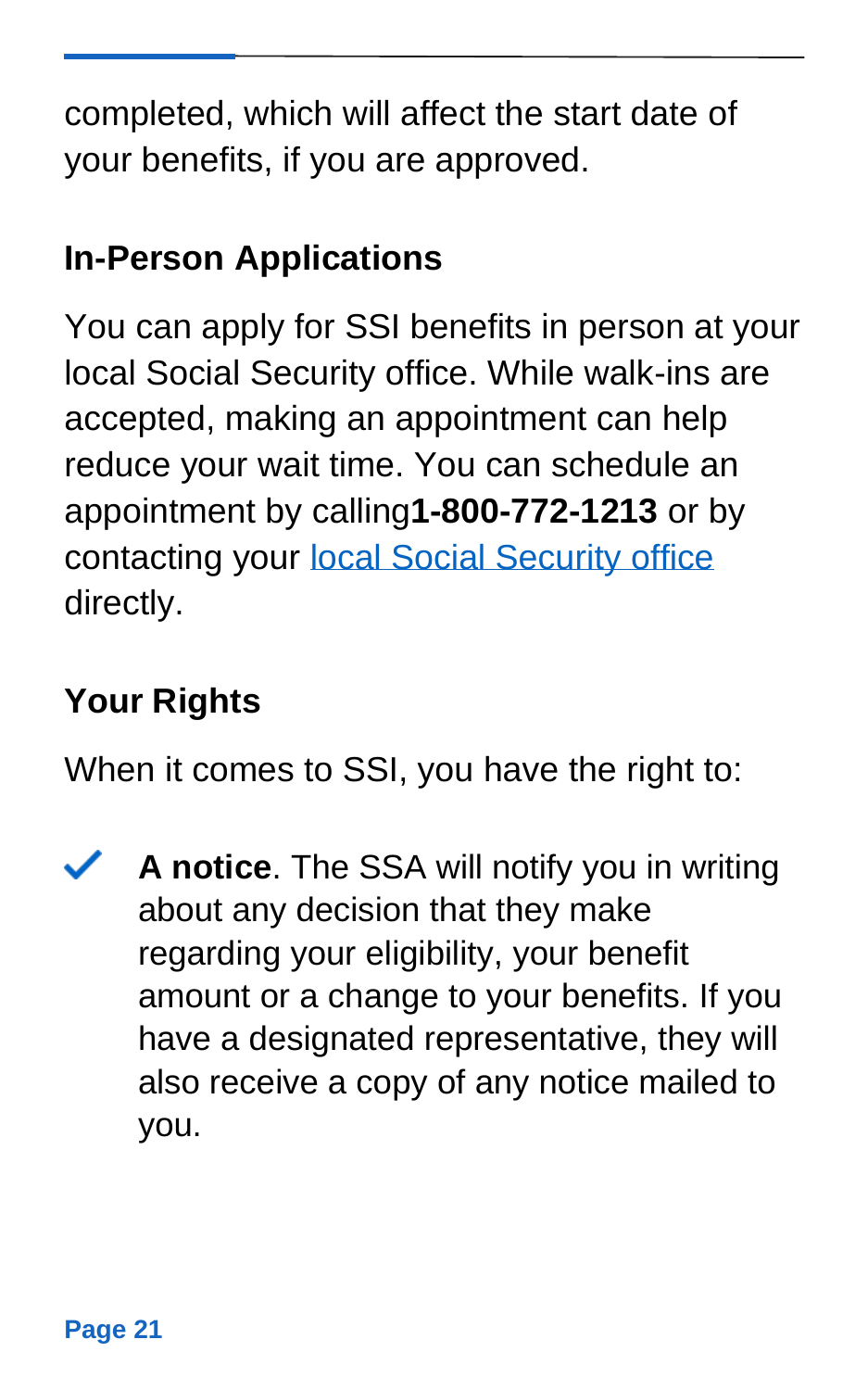- **Assistance from the SSA**. The SSA will help you acquire any documents you need and inform you of any additional information or documents that they need to complete your application.
- **A representative**. You may appoint another individual to represent you to help you with your SSI claim, speak with the SSA on your behalf and work through appeal processes on your behalf.
- **Examine your file**. At any time, you can ask to receive a copy of the information that is in your case file.
- **An appeal**. Should you ever disagree with a decision that the SSA makes about your case, whether that decision be in regards to your initial benefits, a change in benefits or regarding your eligibility for the SSI program, you have the right to an appeal.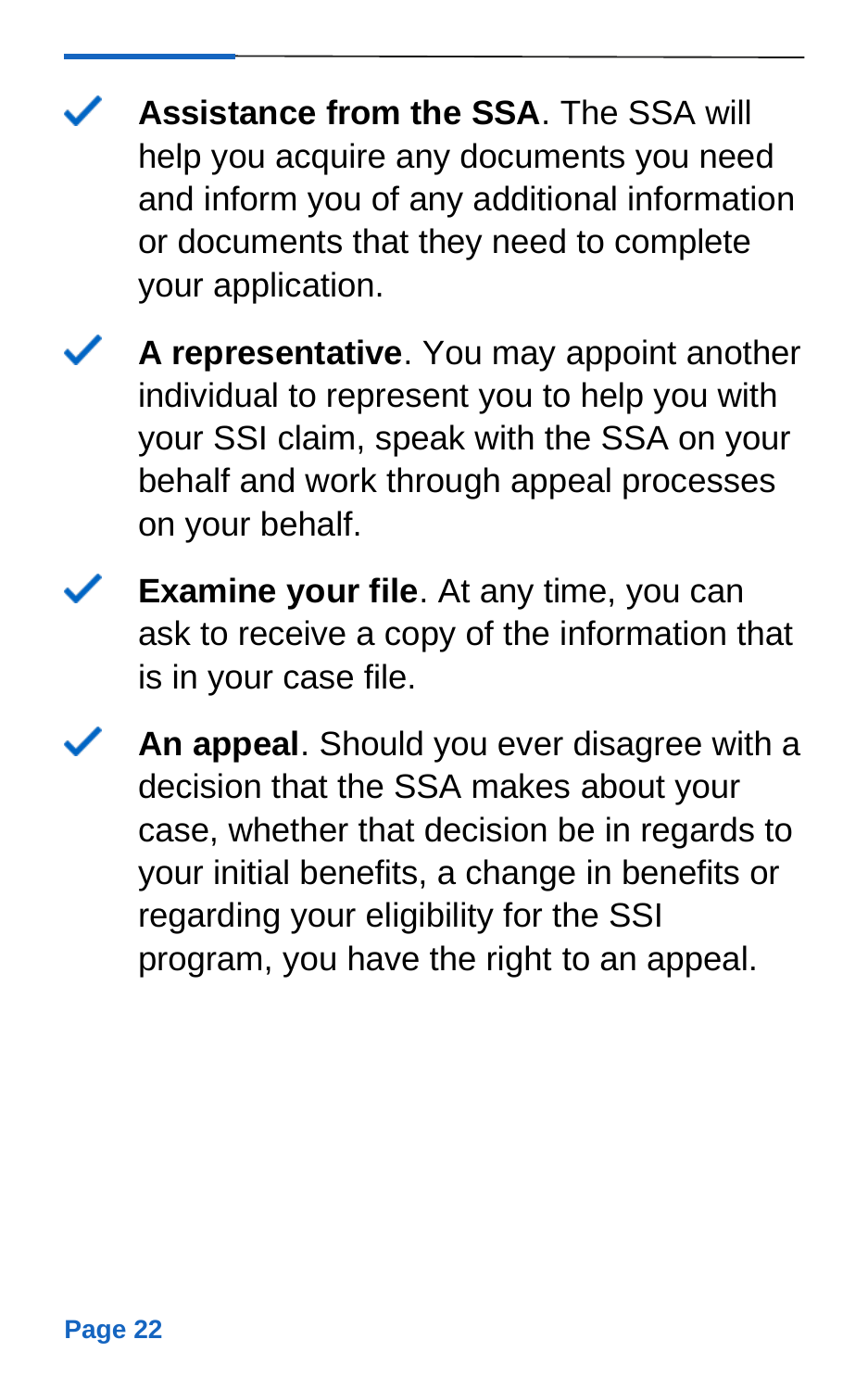# <span id="page-22-0"></span>**Denials & Appeals**

There are four [levels of appeal](https://www.ssa.gov/ssi/text-appeals-ussi.htm) for denied SSI benefits:

## **Reconsideration**.

- A representative from the SSA will review your case to see if a correct determination was made. The representative will review original information as well as any new evidence, if any is presented.
- This representative will not be an individual that took part in the original determination.

#### A **hearing** by an **administrative law judge**.

- If the reconsideration is denied, you can appeal by requesting a hearing from an administrative law judge.
- The judge that oversees the hearing **cannot** have had any previous involvement in the original determination or the reconsideration of your case.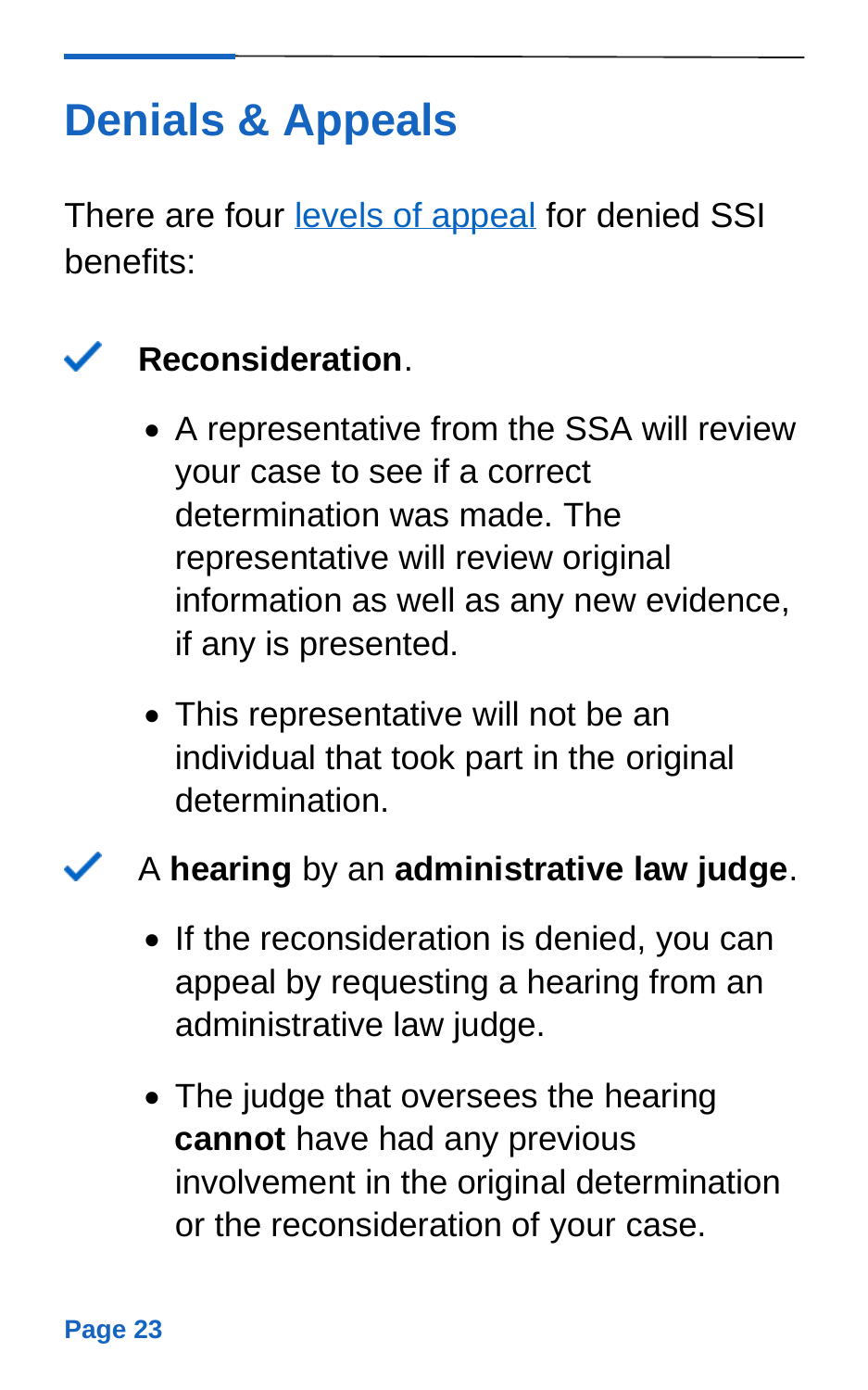• Generally, the hearing will be scheduled and conducted within **75 miles** of your residential address.

### **Review by the Appeals Council**.

- If the hearing still affirms the original and reconsideration decision, you can request that the Appeals Council reviews your case.
- The Appeals Council does **not** review every case that it receives.
- The Appeals Council may decide your case or return it to a different administrative law judge for further review.
- If the Council refuses to hear your case, you may take your appeal to the final level of the process.

### **Federal Court review**.

• This involves filing a civil suit in a federal district court.

At each point of the appeal, you can appeal the decision made at the appeal level either online,

#### **Page 24**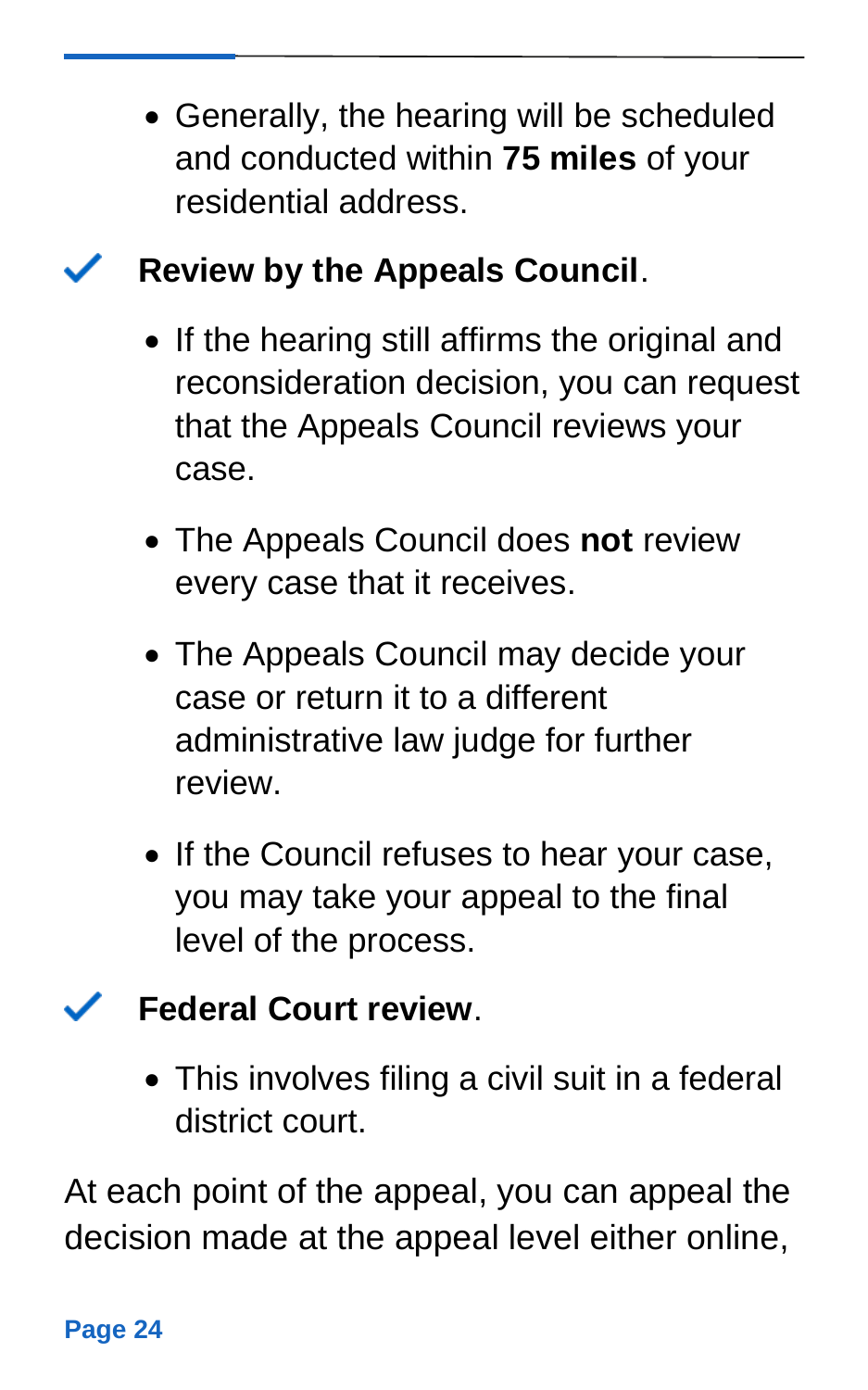by contacting the Social Security Administration by phone at 1- 800-772-1213 or by contacting your local [Social Security office here.](https://secure.ssa.gov/ICON/main.jsp) 

Requests must be made within **60 days** from the date of the SSA decision notice. If you do not request an appeal during this time, the decision made by the SSA will stand.

When you submit a request for an appeal, know that your appeal can be made for a **medical** or **non-medical** decision. A medical appeal may be regarding a disability or condition while a non-medical appeal could be regarding your income, resources, living arrangements or overpayments.

SSI Benefits During an Appeal

You **may** be eligible to continue to receiving SSI benefits during your appeal process. You may only continue to receive SSI benefits throughout your appeal process when: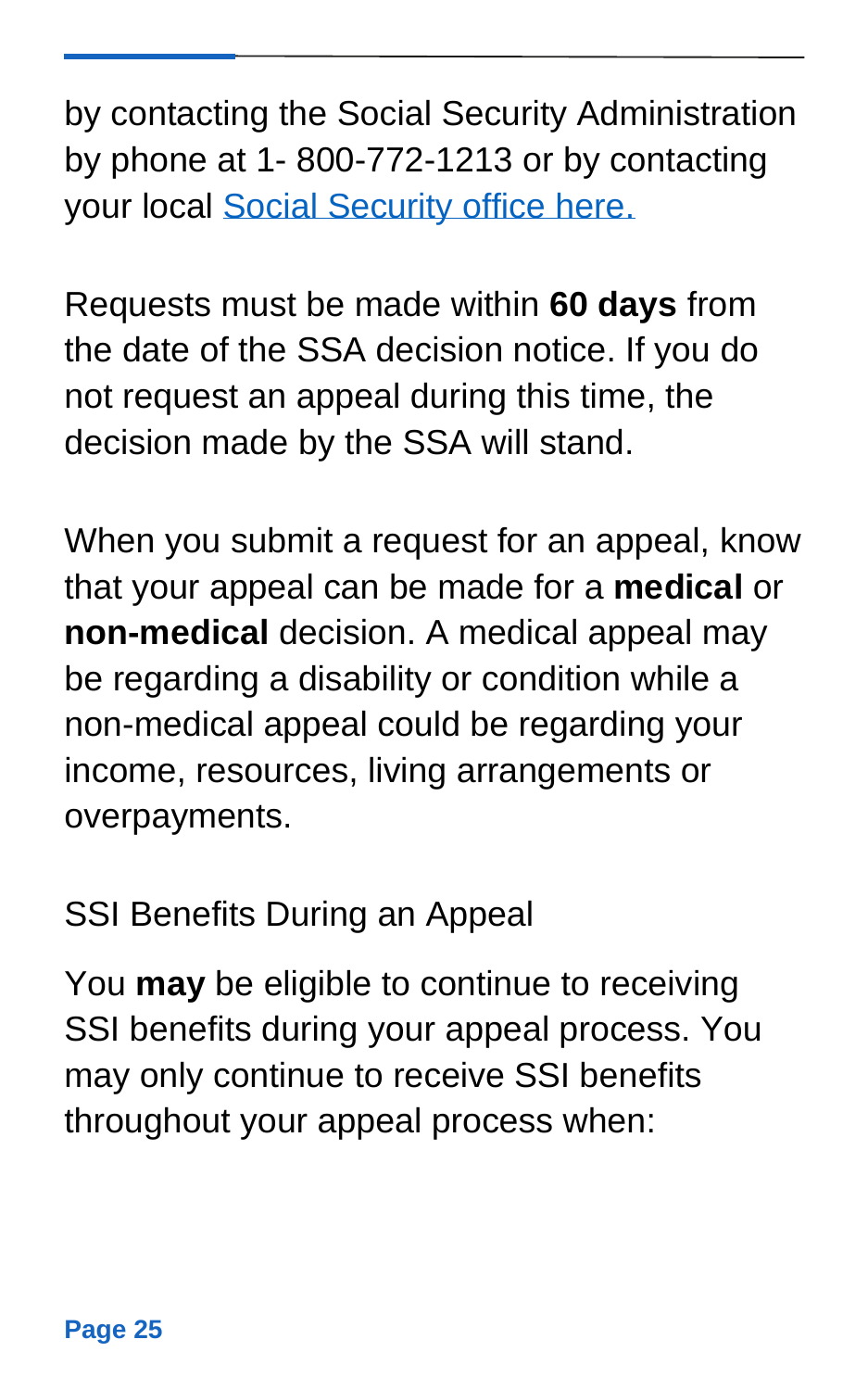- You are appealing the Social Security Administration's decision that you are no longer eligible to receive benefits from the SSI program, because your medical condition is not disabling.
- You are appealing the Social Security Administration's decision that you are no longer eligible to receive SSI payments, your beneficiary amount should be reduced or your payments should be suspended.

If you wish to continue to receive SSI benefits throughout your appeal process, you must inform the SSA that you would like to continue to receive benefits within **10 days** from the date of the SSA notice.

Should your appeal be denied and you have exhausted all of your appeals, you may be required to repay the benefits that you received during the appeal process.

### SSI Representatives

You do have a **right to a representative** during this appeals process. You can appoint anyone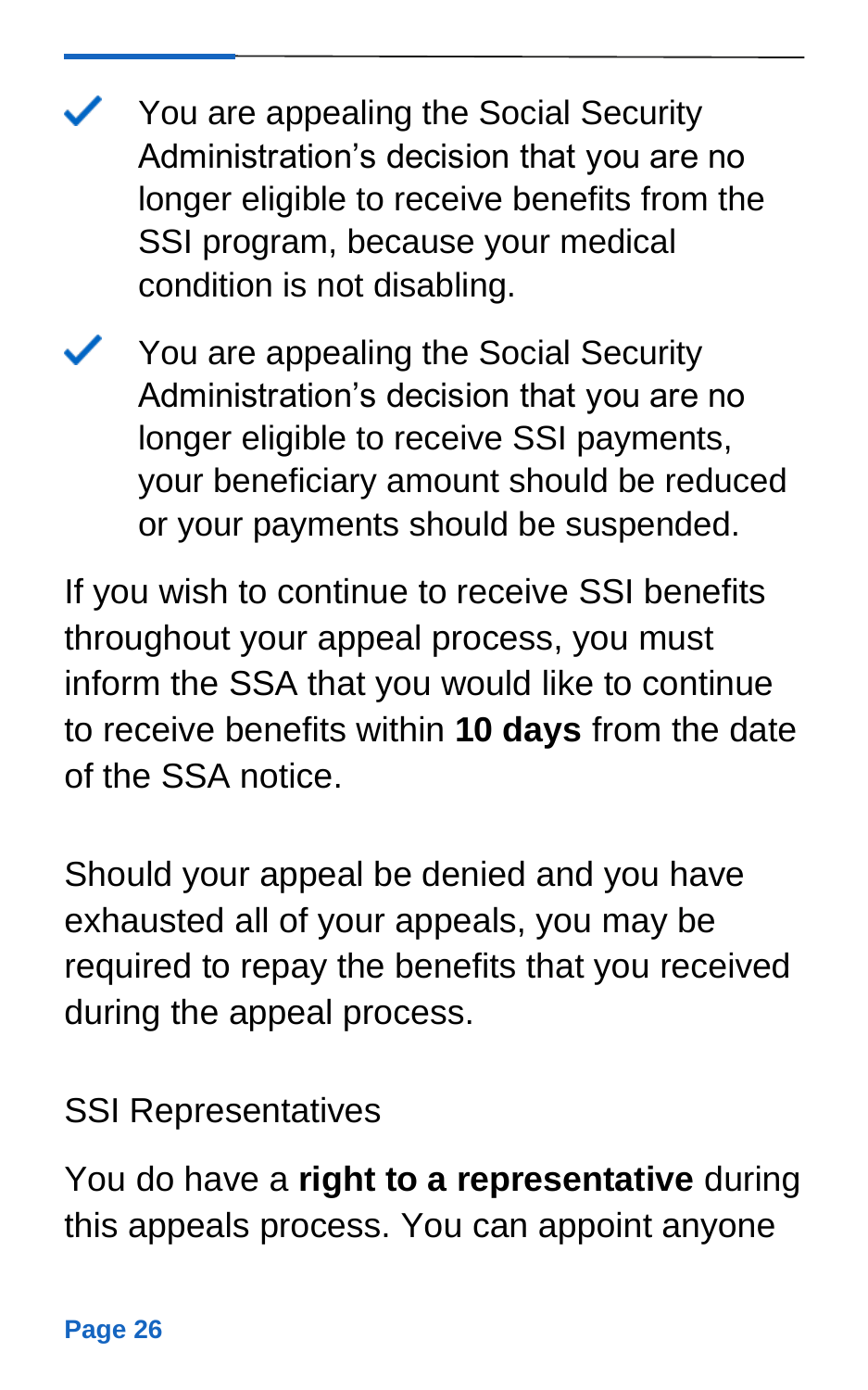to be your representative, including a family member, relative or a lawyer.

If you would like a lawyer to represent you, that lawyer would not be able to collect any fees from you without getting written approval from the SSA first.

If you choose to elect a representative, they can speak with the SSA and receive a copy of any SSI notice regarding your appeal. The SSA will work with your representative in the same way that they would work with you.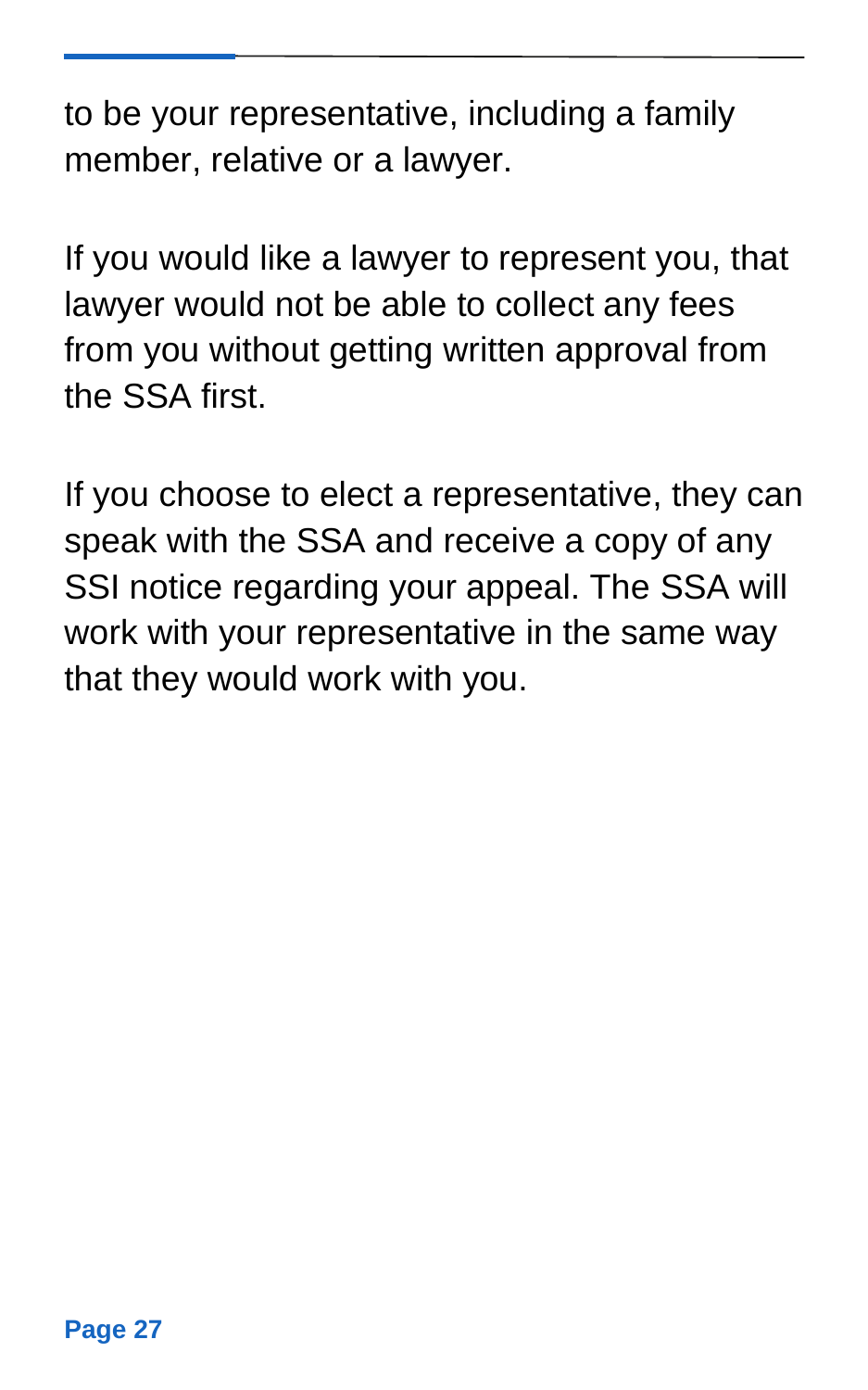# <span id="page-27-0"></span>**SSI for Children**

If you would like to apply for SSI benefits for a child, note that a child's eligibility requirements, potential benefits and income limitations differ from standard SSI.

In order for a child to qualify for SSI for children, the child must be **unmarried** and cannot be the head of the household.

Additionally, the child must be younger than 18 years of age **or** younger than 22 years of age but attending school regularly as a student. If your child does not meet the SSA's definition of a child, then your child can file an adult application.

There is **no minimum age** requirement for children to get SSI benefits. If a child is eligible from his or her date of birth, you can apply right away. Benefits may potentially be provided until the child turns 18 years of age.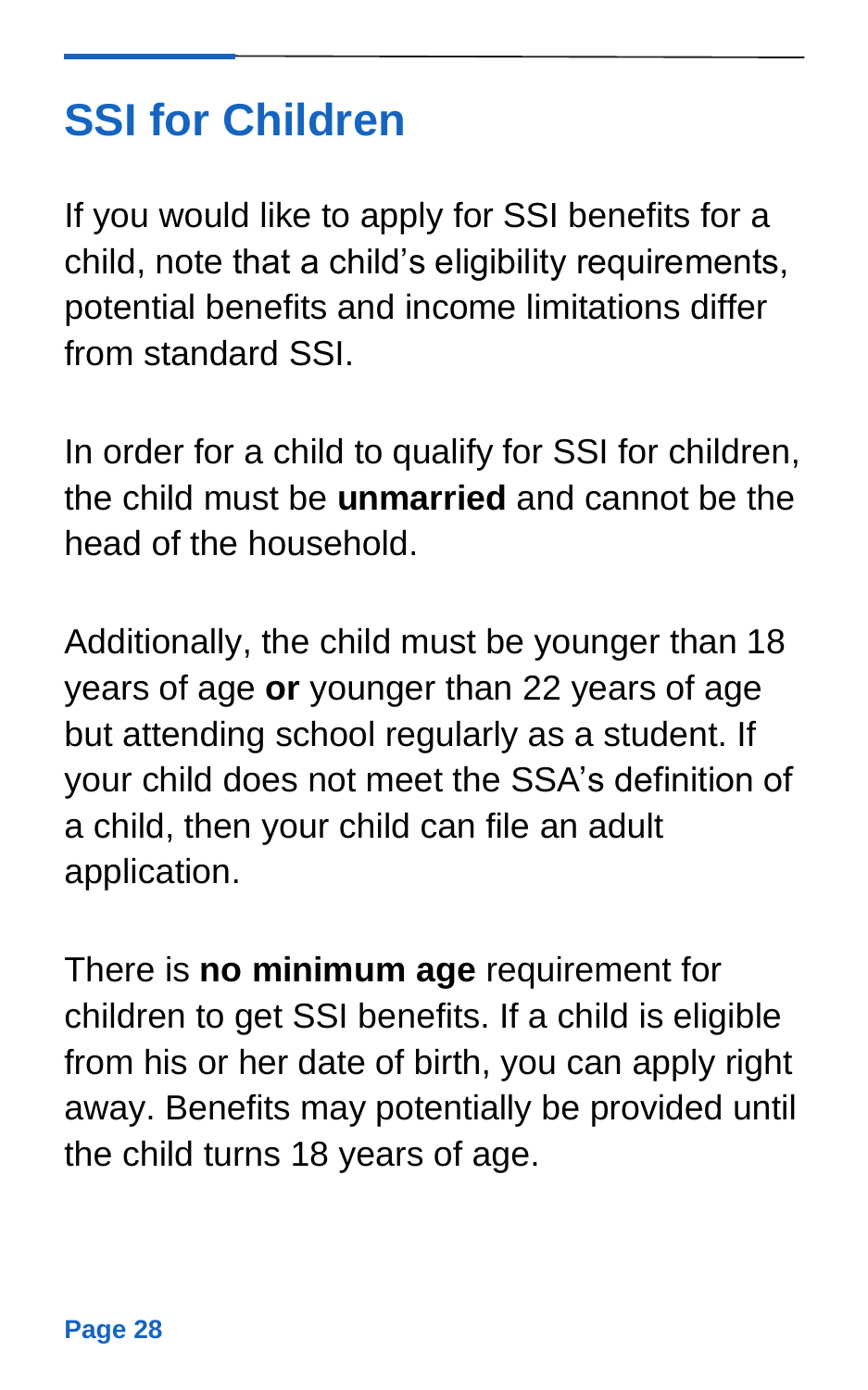Once a child does turn 18 years of age, the SSA will reevaluate the impairment of the child based upon the definition of disability for adults. This reevaluation may be delayed until a child turns 22 years of age.

## **Disability Criteria for Children**

In order for a child to be potentially eligible for SSI benefits, the child must have a medically determinable mental or physical impairment that results in marked and severe functioning limitations and at least one of the following:

- $\checkmark$ The impairment is expected to last for a continuous period of at least 12 months.
- The impairment is expected to be fatal.
- $\checkmark$ The child meets the same definition of "blind" that applies to adults applying for SSI.

The SSA will expedite the applications of children who have medical conditions that are so severe that it is obvious that the child will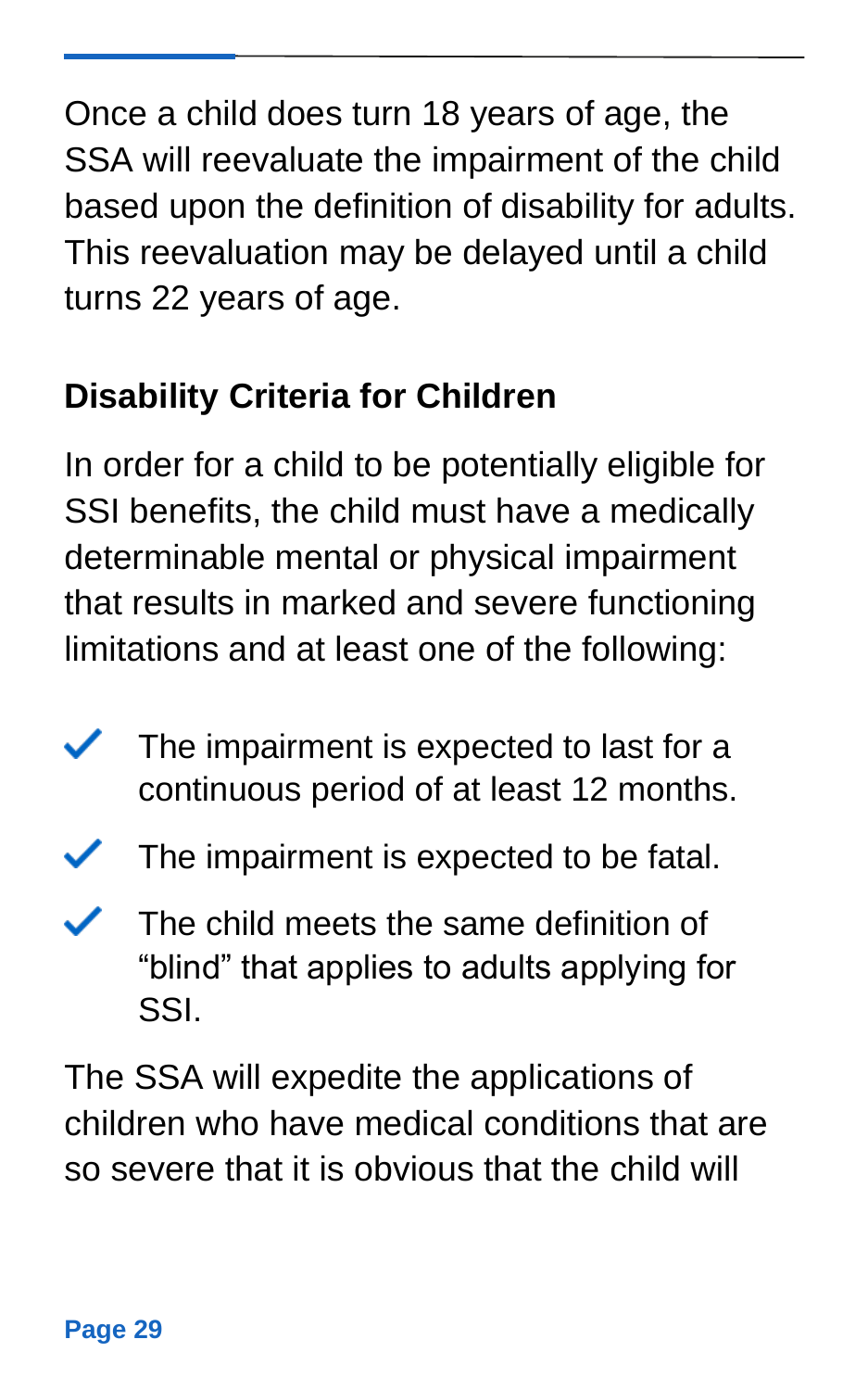meet disability standards through [Compassionate Allowances.](https://www.ssa.gov/compassionateallowances/)

### **SSI Deeming Process**

During the SSI application for children, a child's parent's income and resources may be considered for eligibility requirements and beneficiary amounts as if that income and resources were available to the child. This is a [process known as deeming.](https://www.ssa.gov/ssi/spotlights/spot-deeming.htm)

A portion of a stepparent's income may be used if the child lives with both the parent and stepparent. The process of deeming is applied even if the child is temporarily away at school, holidays or during the summer, but still remains subject to parental control.

Deeming will no longer apply when a child reaches the age of 18 years of age, marries or no longer lives with a parent.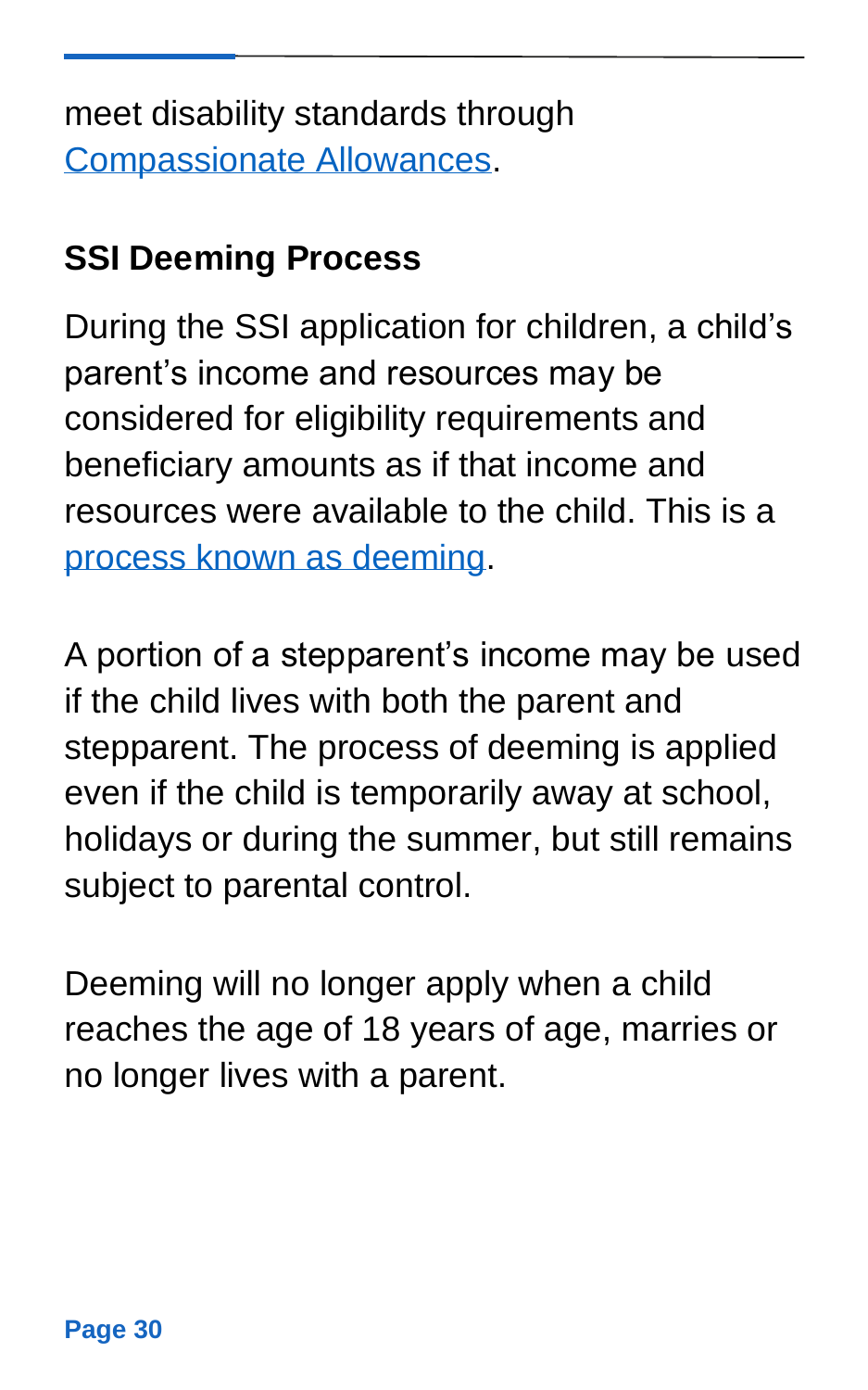### **Additional SSI Benefits for Children with Disabilities**

In addition to monetary benefits, a disabled child who qualifies for SSI may also be eligible for Medicaid. However, if a parent's income or resources are too high, a child may only be eligible to receive Medicaid while in an institution.

The level of coverage that a child receiving SSI benefits can receive through Medicaid will vary depending on the state that the child lives within.

Children may be able to receive additional monetary benefits through the state. However, the states that provide supplemental benefits differ between children and adults.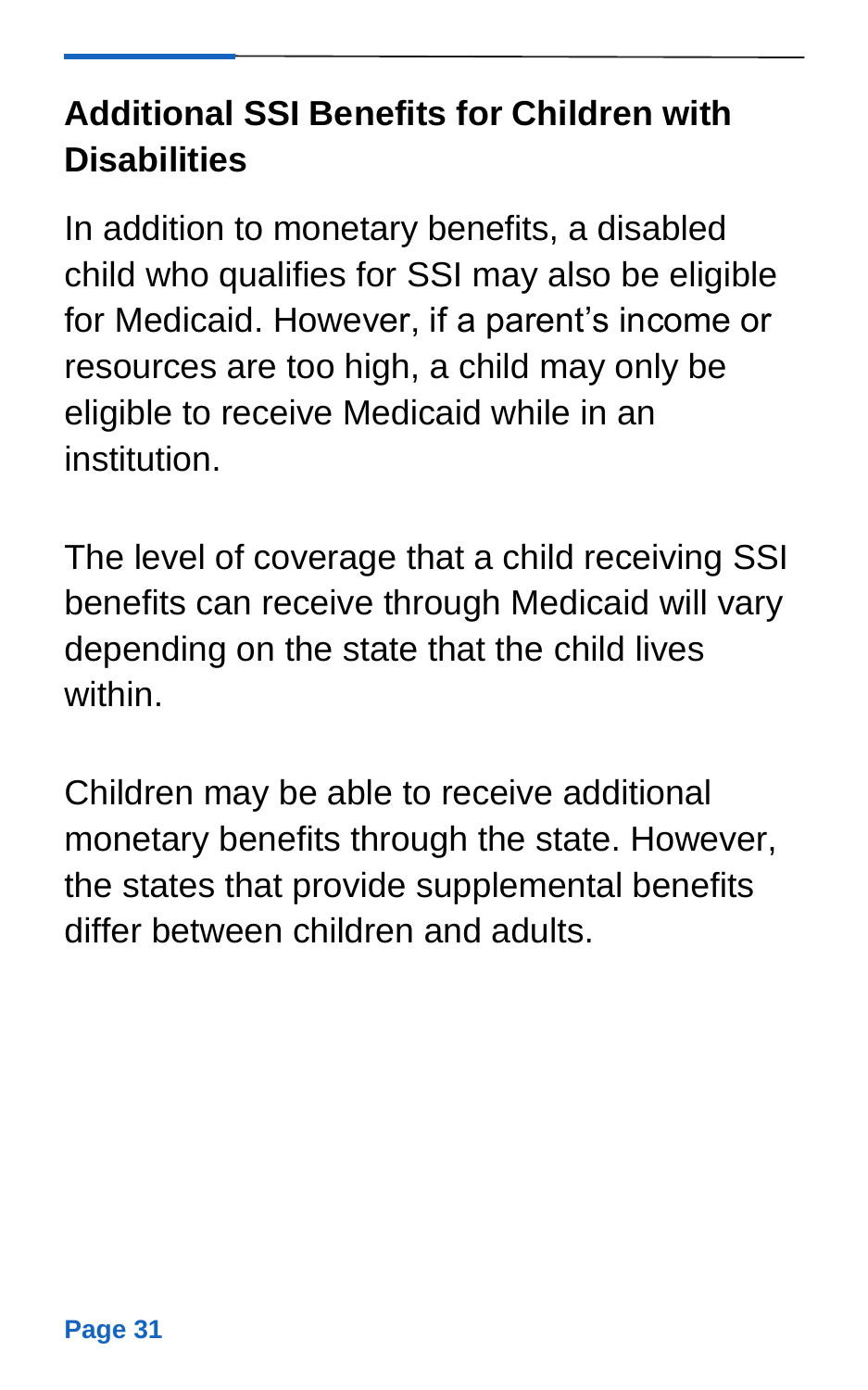### The following states do not provide any additional benefits to children who qualify for SSI:

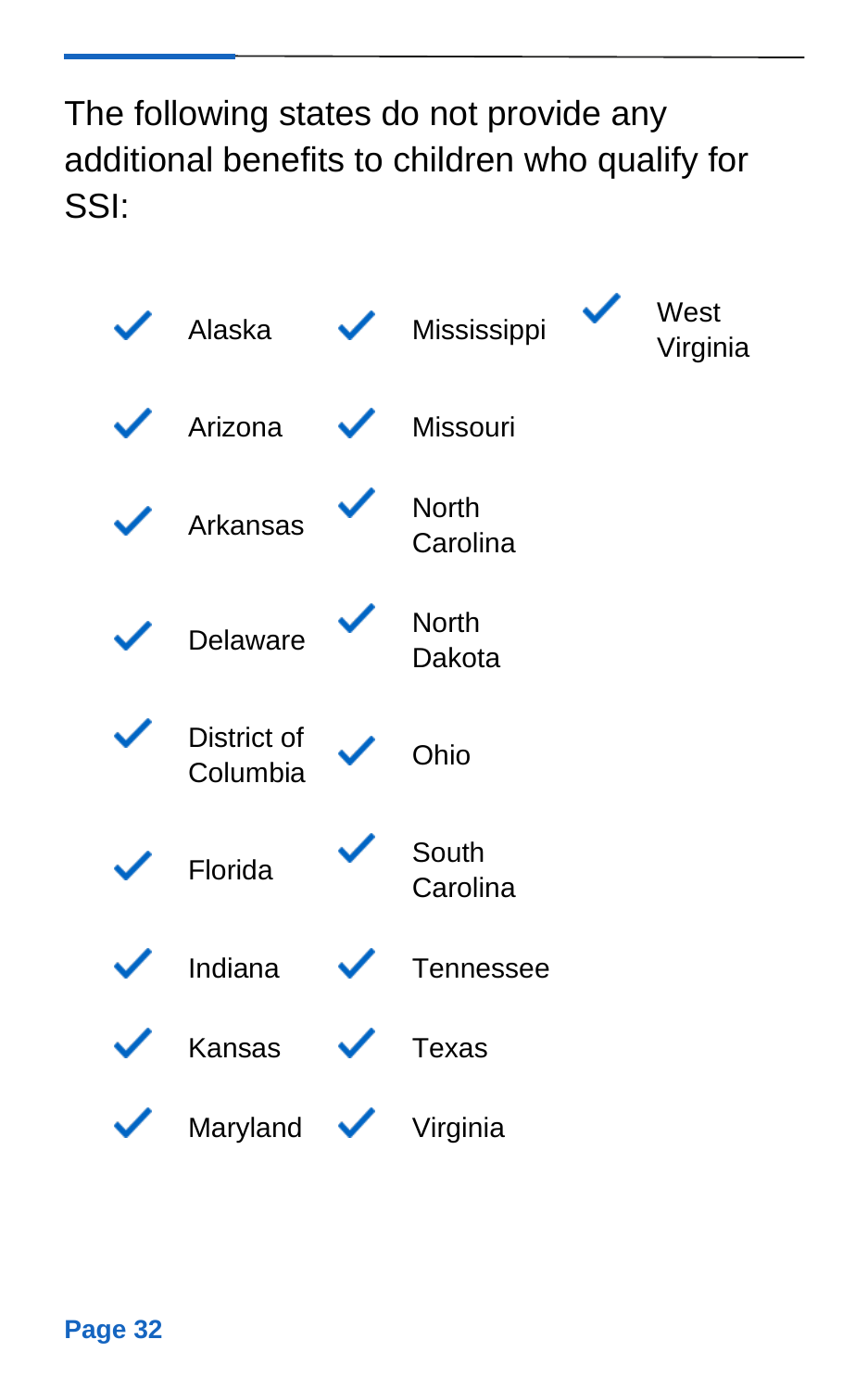Some states provide supplemental benefits, but have those benefits administered through the Social Security Administration. Those states are:

|             | $\checkmark$ California $\checkmark$ New Jersey                 |
|-------------|-----------------------------------------------------------------|
|             | $\blacktriangleright$ Hawaii $\blacktriangleright$ Pennsylvania |
|             | $\sqrt{\phantom{0}}$ Montana $\sqrt{\phantom{0}}$ Rhode Island  |
| $\vee$ lowa | $\checkmark$ Vermont                                            |
|             |                                                                 |



However, Montana only provides supplemental benefits to disabled and blind children who are living in certified foster homes and Nevada only provides supplemental benefits to blind children.

If you live in any of the following states, your state will administer any additional state supplement for children: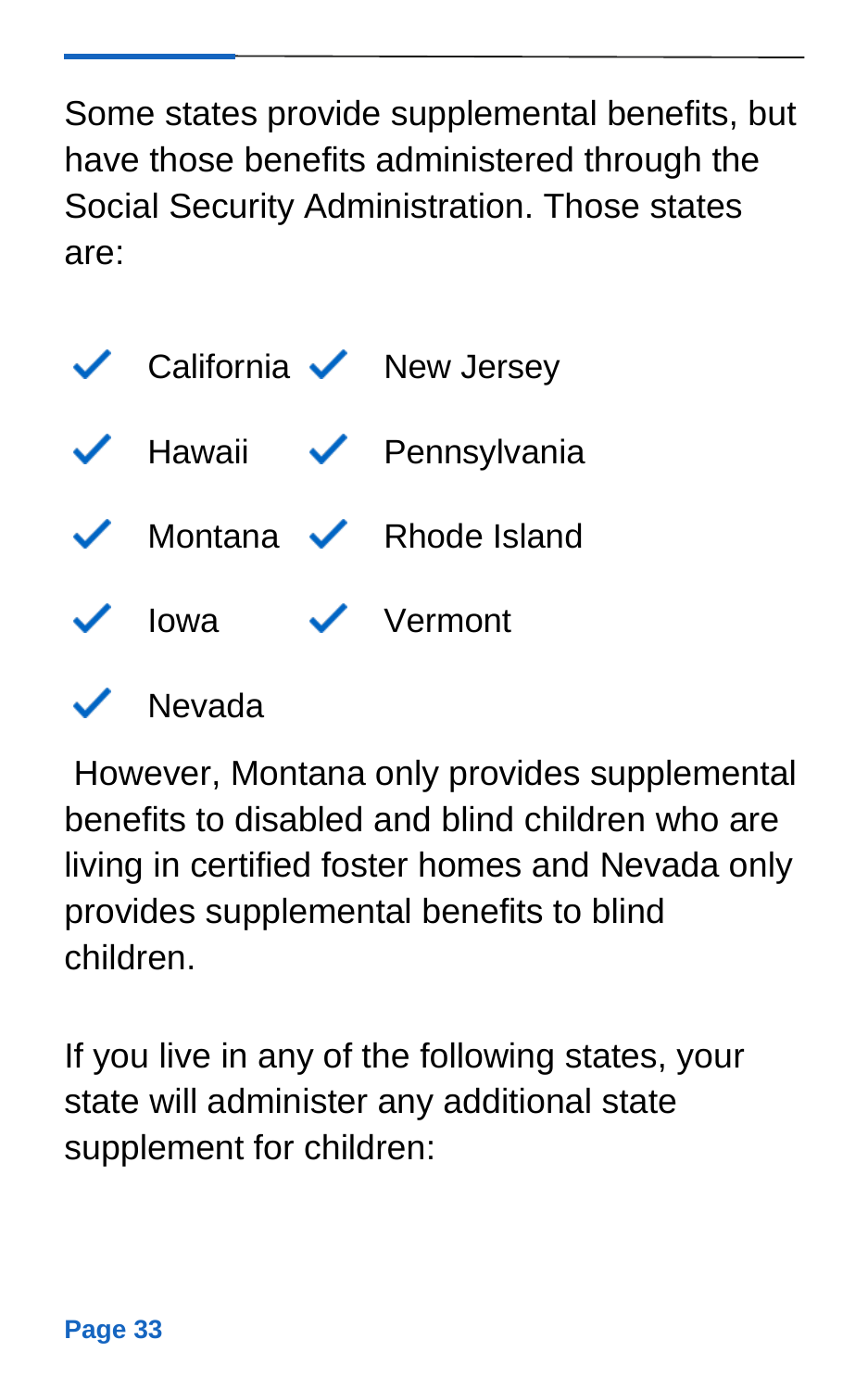|                       | Alabama  Massachusetts   Vennsylvania |                           |                 |
|-----------------------|---------------------------------------|---------------------------|-----------------|
| Colorado V Michigan   |                                       |                           | Rhode Island    |
| Connecticut Minnesota |                                       |                           | South<br>Dakota |
| Georgia V Nebraska    |                                       | $\sqrt{\phantom{a}}$ Utah |                 |
|                       | V Idaho V New Hampshire V Washington  |                           |                 |
|                       | V Illinois V New Mexico V Wisconsin   |                           |                 |
| Kentucky V New York   |                                       |                           | Wyoming         |
| Louisiana V Oklahoma  |                                       |                           |                 |
| Maine $\sqrt{}$       | Oregon                                |                           |                 |

However, only children who are blind can receive state supplemental benefits in Connecticut, Minnesota or New Hampshire. South Dakota limits supplements for disabled and blind children to those residing in residential care facilities.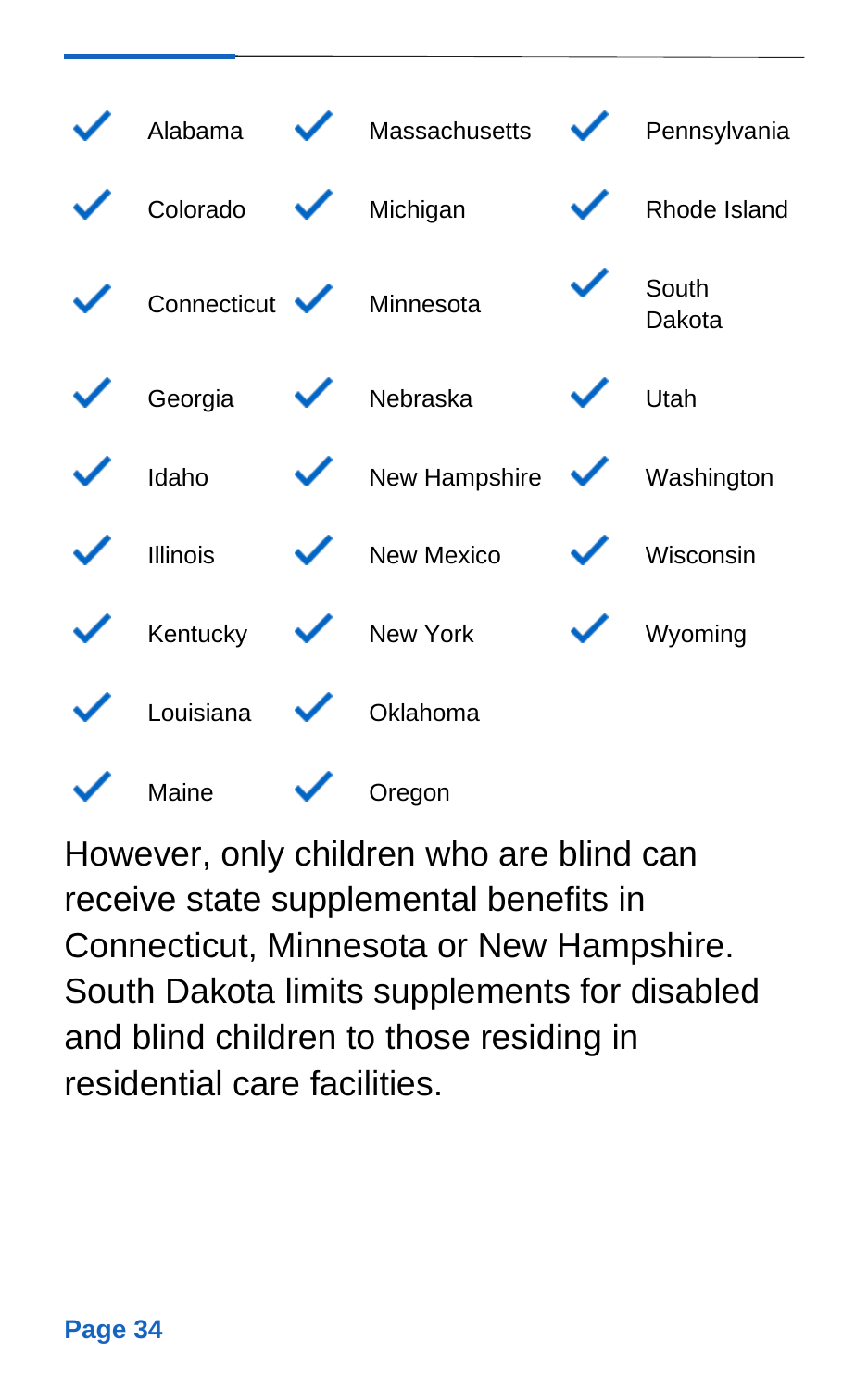# <span id="page-34-0"></span>**Disability Reviews & Redeterminations**

The SSA must review the physical, mental and emotional impairments or disabilities of SSI recipients to determine continued eligibility for SSI.

Recipients may appeal a loss of benefits if they complete a [Request for Reconsideration](https://www.ssa.gov/forms/ssa-561.pdf) (Form SSA-560) or a [Request for Reconsideration –](https://www.ssa.gov/forms/ssa-789.pdf) [Disability Cessation](https://www.ssa.gov/forms/ssa-789.pdf) (SSA-789).

Beneficiaries must request an appeal within 60 days from the date on which they receive the notice of ineligibility for SSI.

The SSA conducts reviews **once every three to seven years**, depending on the specific situation.

If improvement is at all possible, the SSA will conduct the CDR every three years, per federal law. However, the Administration will perform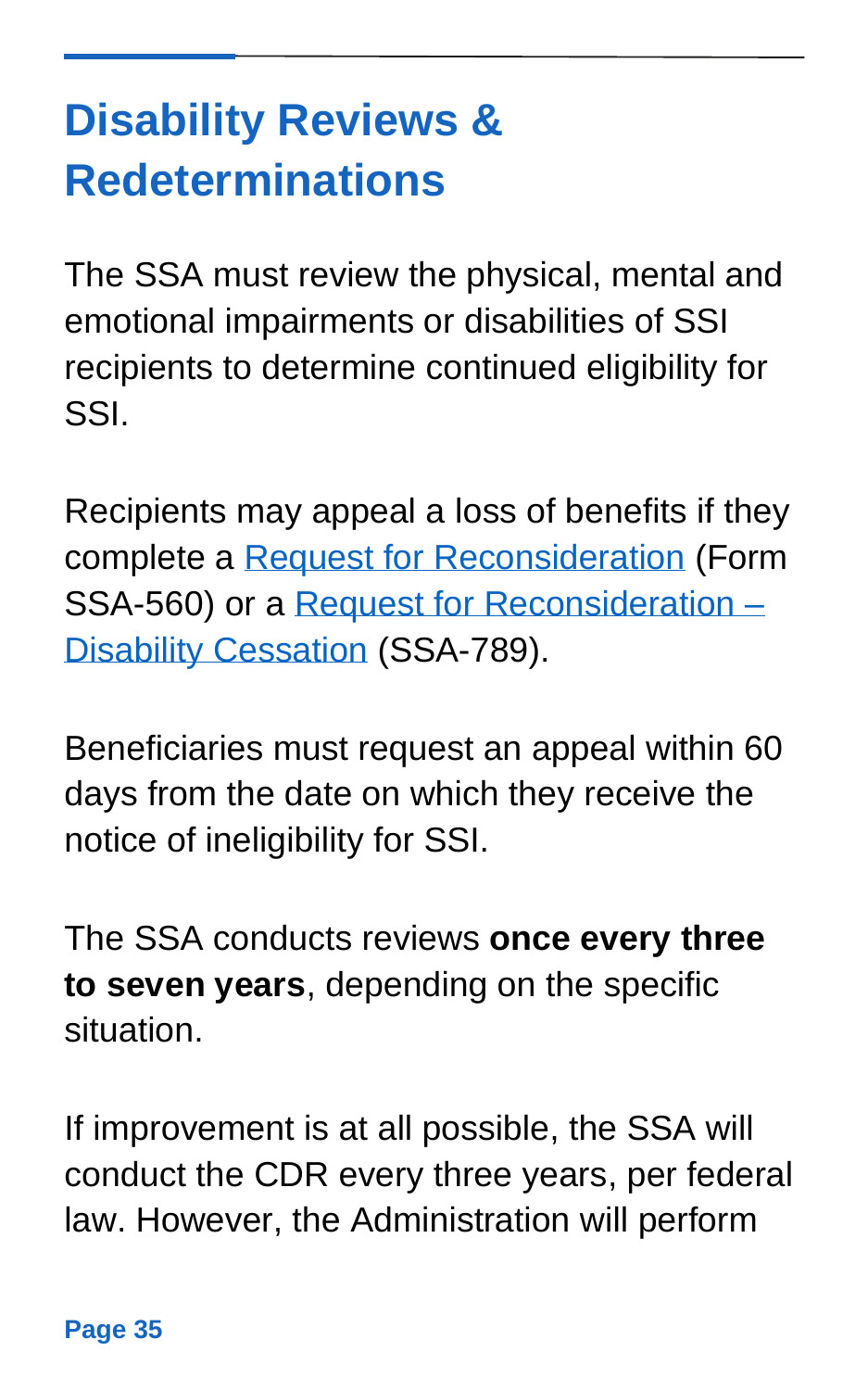the review every seven years, if program participants are not expected to improve.

Children who receive SSI payments need to undergo continuing disability reviews (CDRs) at least once every three years. Two months before child beneficiaries turn 18 years of age, the SSA will review their cases to verify whether they qualify for SSI payments as adults.

The SSA performs these reviews in person, at a Social Security office, by mail or by phone. If claimants need to complete their interviews in person or by phone, the SSA will send them a written letter that includes details about their upcoming appointments.

SSI participants must contact the SSA within 30 days to reschedule appointments when necessary.

In other cases, the SSA performs redetermination reviews by mail. If claimants need to complete their reviews by mail, the SSA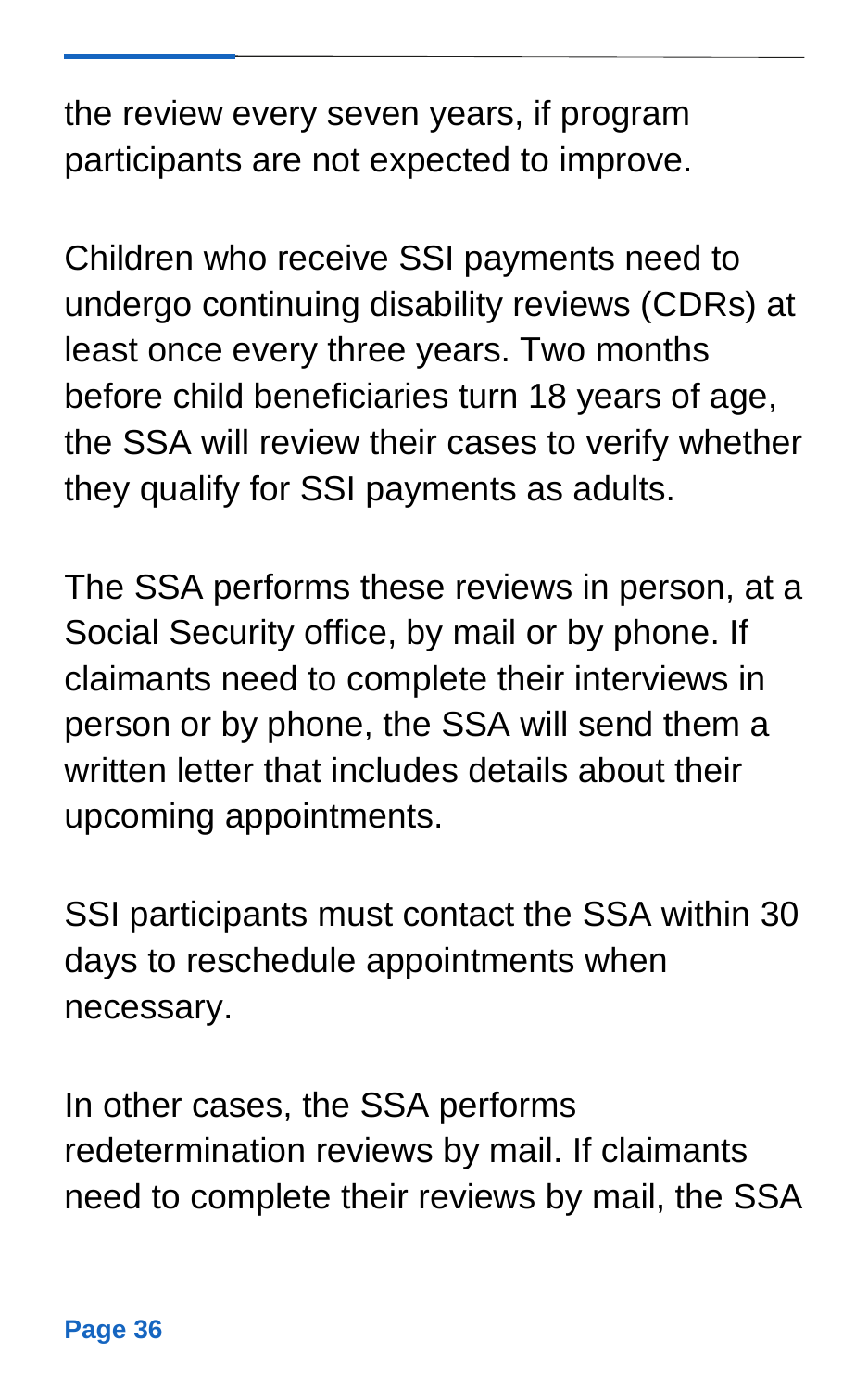will send long or short forms to complete and return within 30 days:

- K Long form: Continuing Disability Review [Report](https://www.reginfo.gov/public/do/DownloadDocument?objectID=68033401) (SSA-454-BK)
- Short form: [Disability Update Report](https://www.reginfo.gov/public/do/DownloadDocument?objectID=24436101) (SSA-455-OCR-SM)

Applicants must provide documentation and proof of eligibility during these reviews, like they did during the initial application.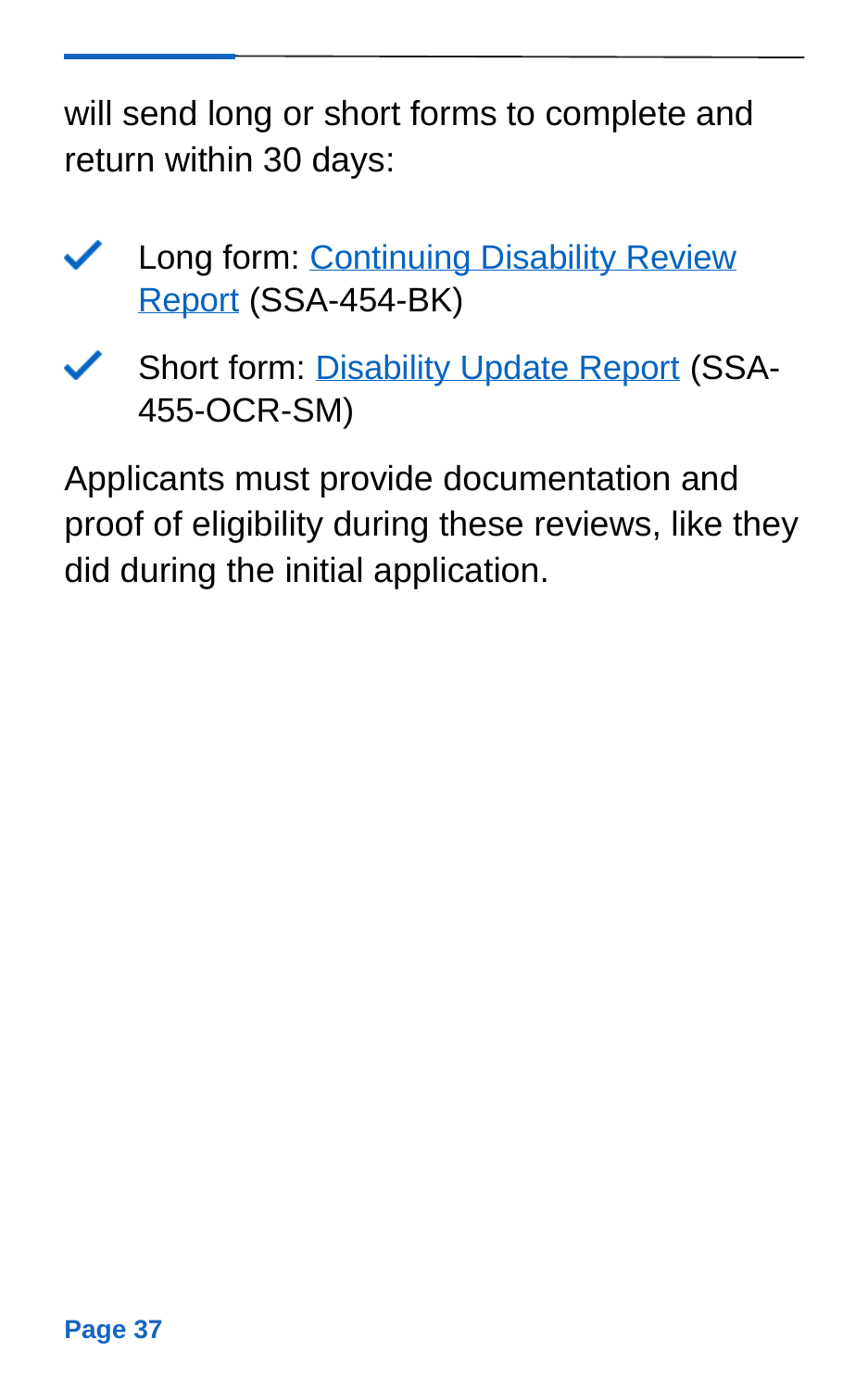# <span id="page-37-0"></span>**SSI Reporting Requirements**

SSI benefit recipients must report gross monthly earnings, wages and any additional changes to the SSA. Beneficiaries must report changes to the SSA whenever they start or stop a job, or their physical disabilities or mental impairments improve.

Participants may report changes online, in person, by mail, by fax or via phone.

Participants must report the following to the SSA:

- Address updates or changes to their living **[arrangements](https://www.ssa.gov/ssi/text-living-ussi.htm)**
- $\checkmark$ Changes in [earned and unearned income](https://www.ssa.gov/ssi/text-income-ussi.htm)
- $\checkmark$ Changes in employment status
- $\checkmark$ Changes in household [resources.](https://www.ssa.gov/ssi/text-resources-ussi.htm)
- Changes to their households composition  $\checkmark$
- Changes to their marital status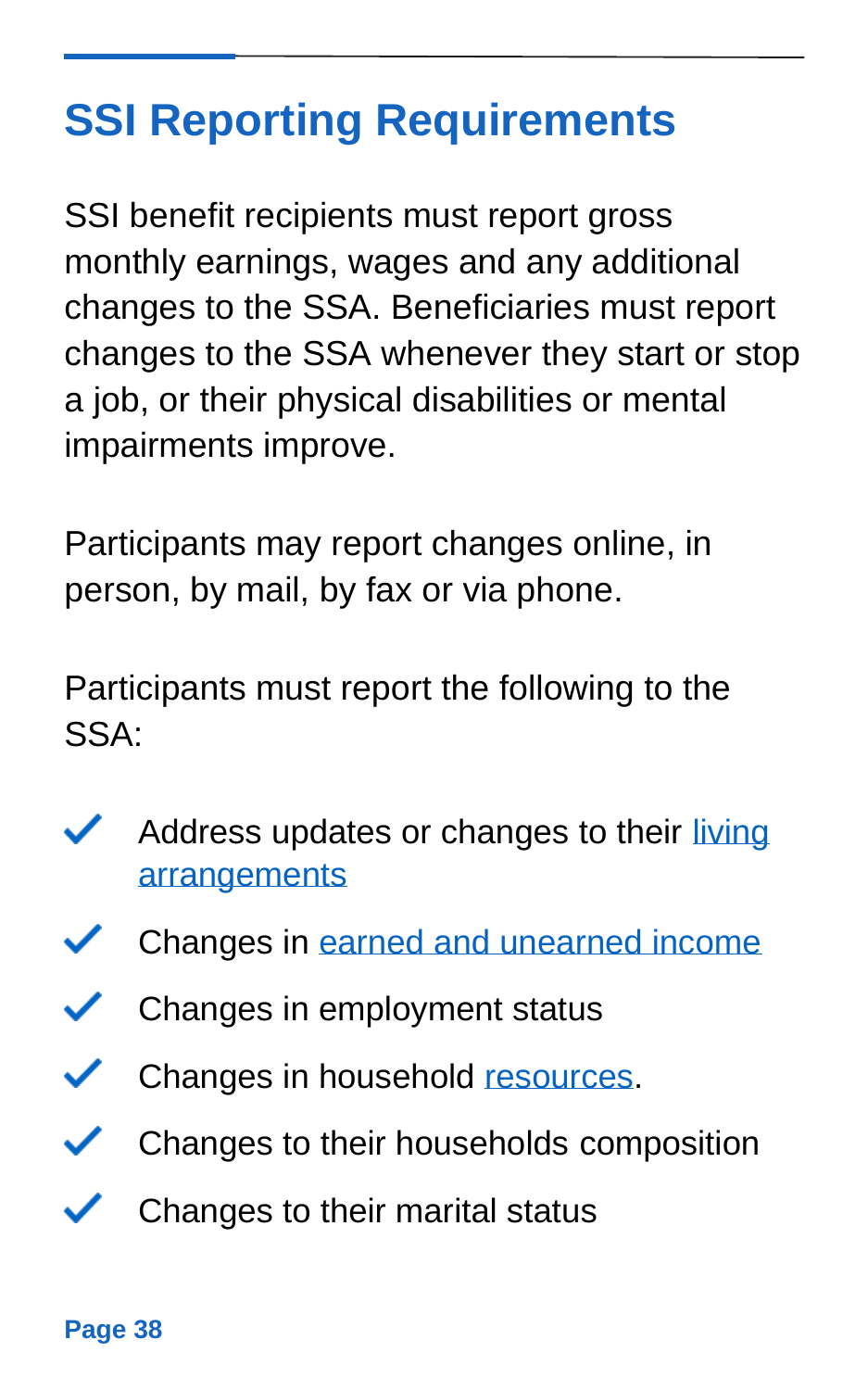- **∕** Changes to their U.S. citizenship, legal alien or immigration status
- Any changes to their eligibility for other types of assistance or benefit programs
- Changes to their sponsor's household income or living arrangements, if program participants receive SSI payments as aliens
- Changes to medical conditions or impairments
	- Recipients should also report disability or blindness-related work expenses.
- Changes to Ticket to Work status
- Changes to their Plan to Achieve Self- $\boldsymbol{\mathscr{S}}$ Support (PASS)

Beneficiaries with disabilities must report changes that pertain to other household members or sponsors.

Students younger than 22 years of age must report changes in their school attendance. All recipients must submit a report if any institution admits or discharges them at any time.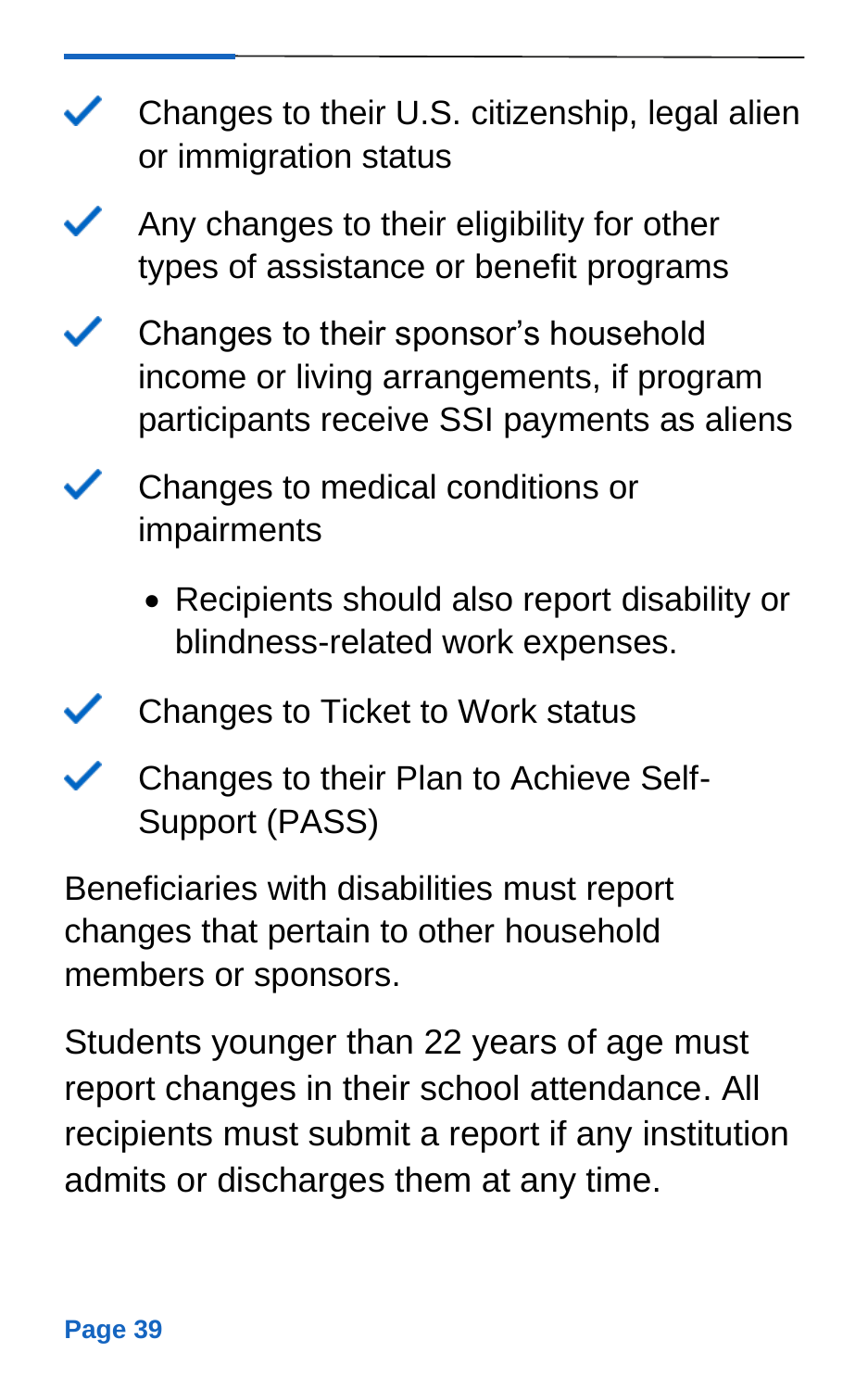SSI beneficiaries must notify the SSA in the event of any arrest or unsatisfied felony warrant. If beneficiaries plan to leave the U.S. for more than 30 days at a time, they must also report this to the SSA.

Beneficiaries must submit their wage reports before the **10th day** of the following month to reduce the risk of penalties or inaccurate payments.

SSI participants may sign up for free, monthly reminders [online here](https://public.govdelivery.com/accounts/USSSA/subscriber/new?topic_id=USSSAWR_1) by providing an email address or cellphone number.

### **Reporting Changes**

Qualifying SSI beneficiaries, household members, spouses, parents and representative payees may use the automated telephone system or mobile app to report changes. A claimant must contact the [local Social Security](https://secure.ssa.gov/ICON/main.jsp)  [office](https://secure.ssa.gov/ICON/main.jsp) to determine whether he or she is eligible to use either of these reporting methods.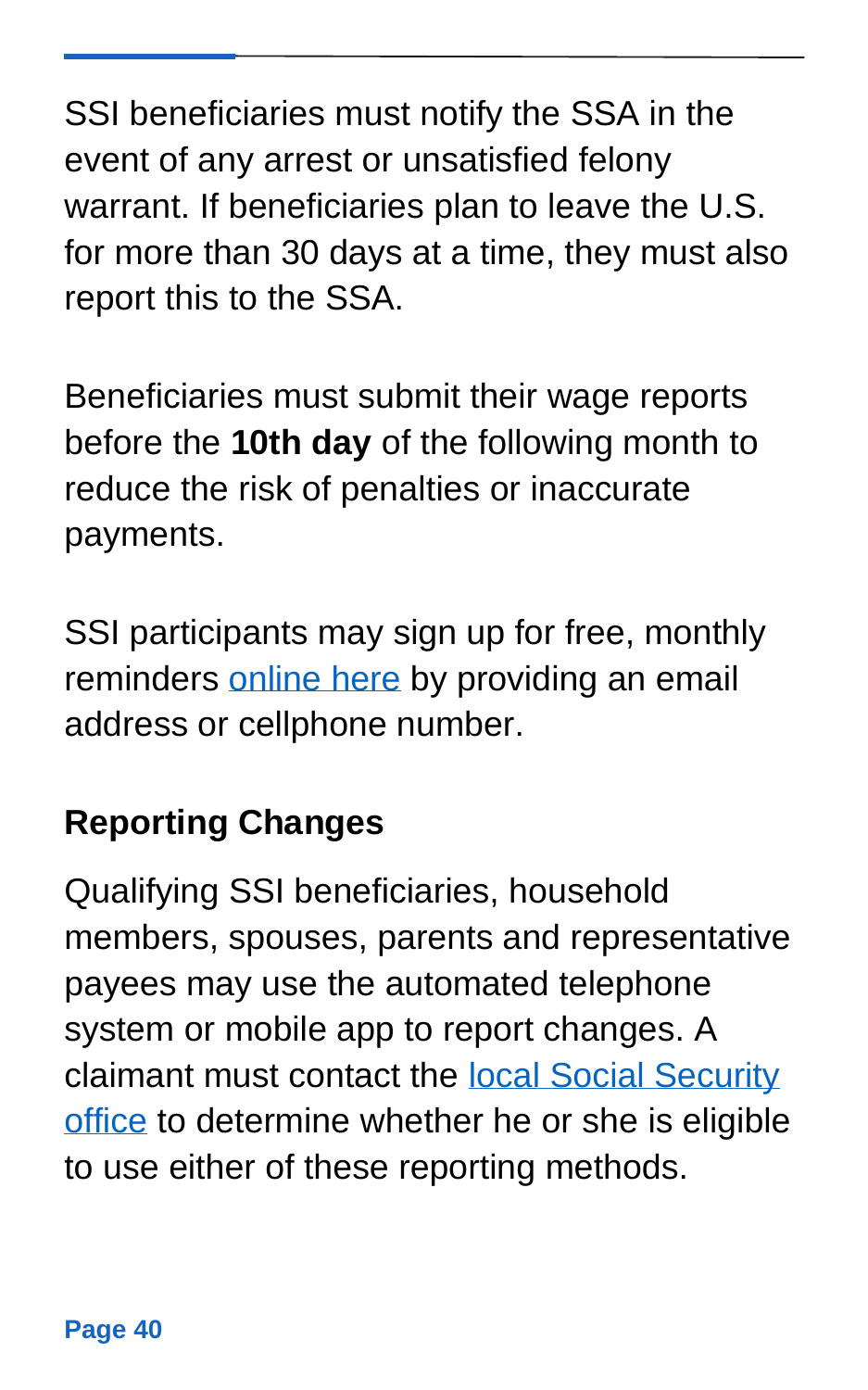If beneficiaries cannot use the automated SSIMWR or SSITWR systems, they may contact the SSA by phone, at **1-800-772-1213**. Those who are deaf or hard-of-hearing may use TTY, by calling 1**-800-325-0778**.

To report in person, by mail or via fax, recipients must provide the SSA with a written letter that includes:

- $\checkmark$ The amount of their gross wages for the previous month.
- The name and SSN of the worker who earned the wages.
- The name and SSN of the SSI beneficiary. The letter must include the month for which the wages were earned.

After writing their letters, program participants may submit the report in person, by mail or by fax to their [local offices.](https://secure.ssa.gov/ICON/main.jsp)

Participants may create a free [My Social](https://secure.ssa.gov/RIR/CatsView.action)  [Security account](https://secure.ssa.gov/RIR/CatsView.action) in order to report wages online. To create an account, customers need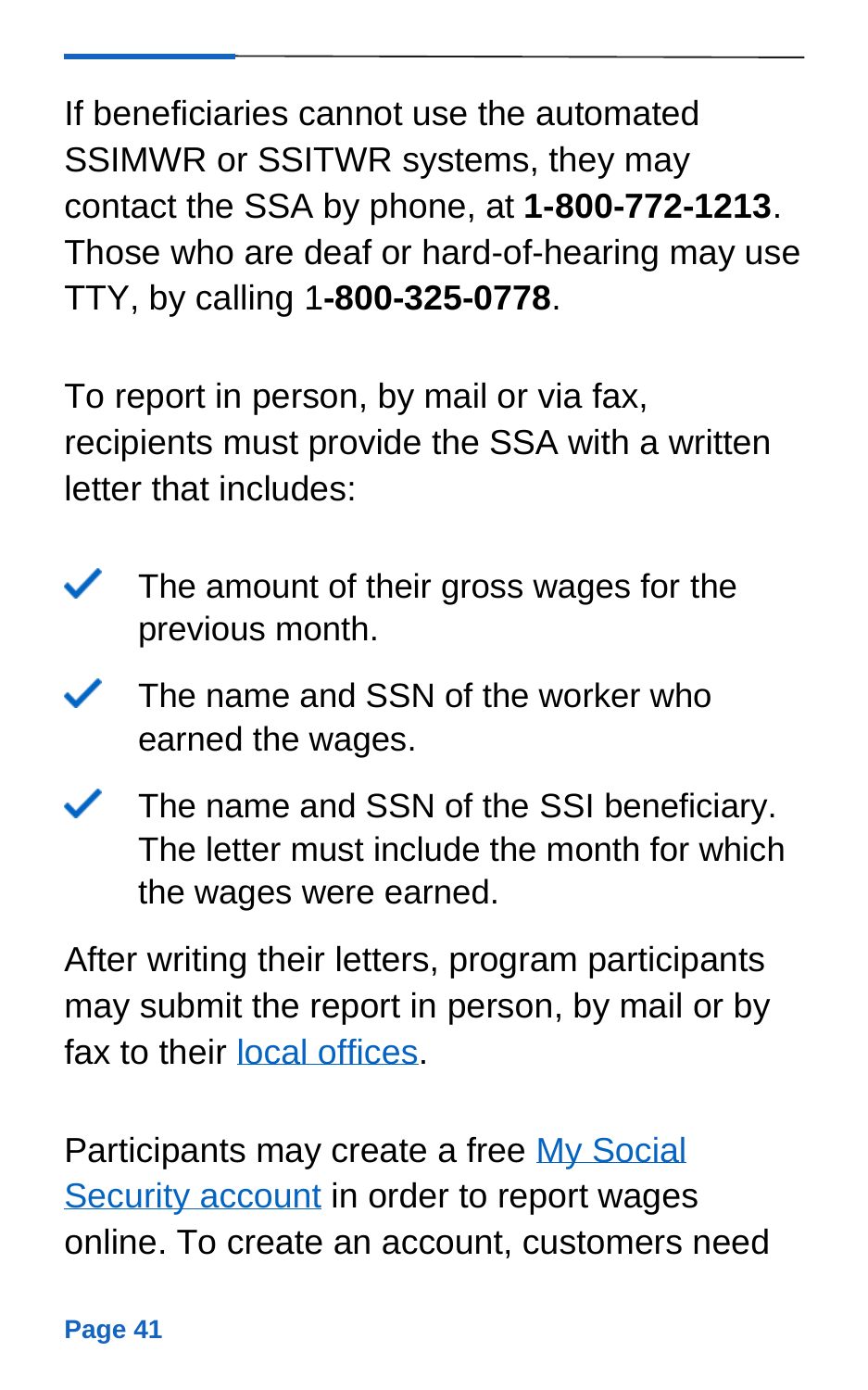their valid email addresses, SSNs, U.S. mailing addresses, and they must be 18 years of age or older. After creating their accounts, claimants may [log in here](https://secure.ssa.gov/RIL/SiView.action) to use the online tool.

### **Overpayments**

After receiving a notice of overpayment, SSI beneficiaries must repay the SSA within **30 days** if they agree with the SSA's decision to recover the amount of the overpayment.

If claimants do not currently receive SSI benefits when they obtain a notice of overpayment, they may repay the Administration by mailing a check to their local Social Security office, or they may submit the payment in person at a local field office.

Those who receive Social Security but no longer qualify for SSI may choose to repay the SSA by withholding 10 percent of their monthly benefit amount from their future Social Security payments.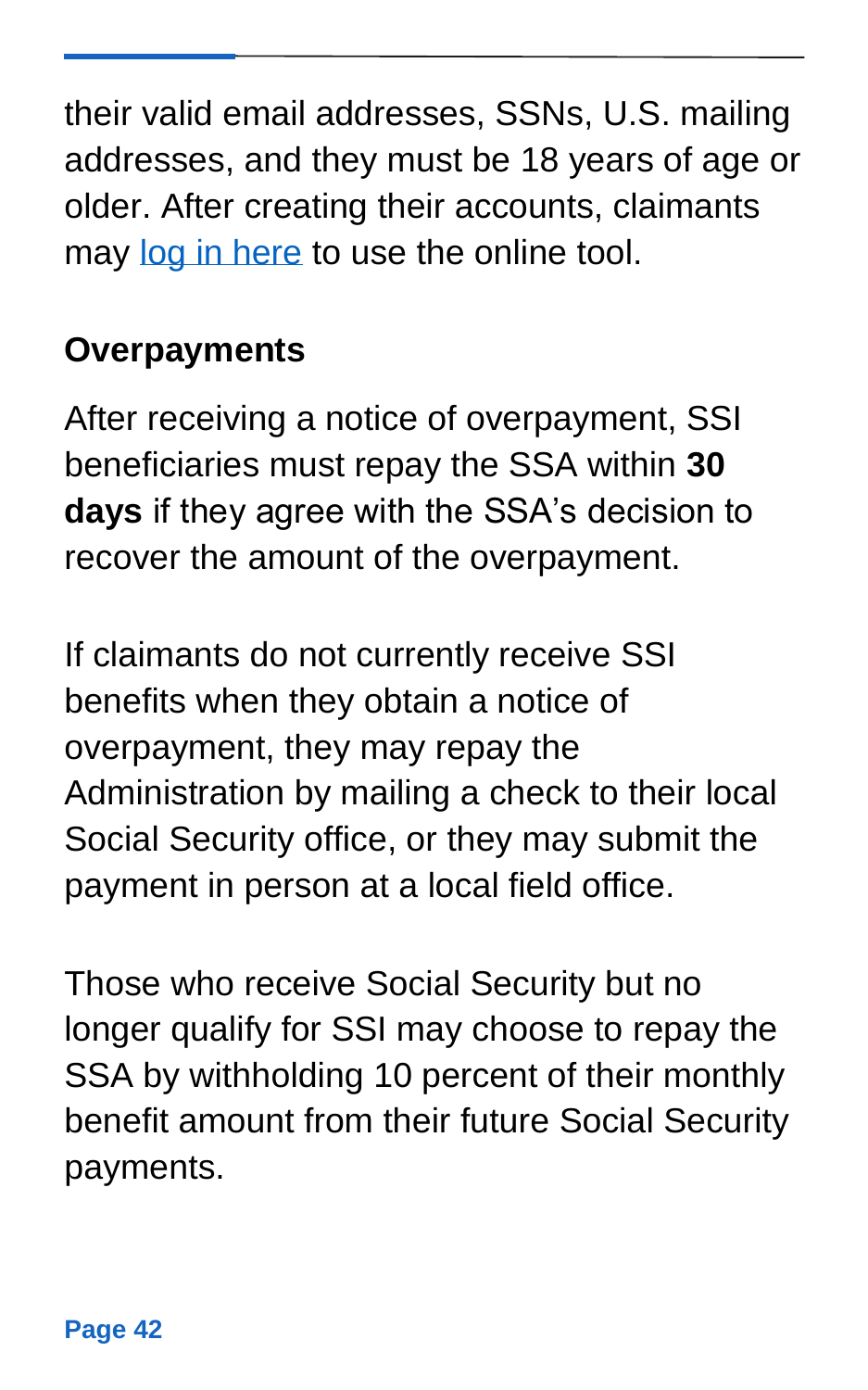If recipients do not repay the funds, the SSA will recover the amount from their employee wages or federal income tax refund. If necessary, the SSA will report delinquencies to credit bureaus.

If program recipients agree that they have been overpaid in SSI benefits but feel that the mistake was not their fault, they may ask the SSA to waive the collection of the overpayment if they cannot afford to repay the full amount. To request a waiver, claimants must:

- Complete a [Request for Waiver of](https://www.ssa.gov/forms/ssa-632.pdf)  [Overpayment Recovery or Change in](https://www.ssa.gov/forms/ssa-632.pdf)  [Repayment Rate](https://www.ssa.gov/forms/ssa-632.pdf) (SSA-632-BK). This application is available online, in person at local Social Security field offices, or claimants may contact the SSA at 1-800- 772-121 to request the form by mail.
- Prove that the overpayment of benefits was not their fault.
- Prove that repaying the amount would lead to financial hardship. For instance, claimants must submit proof of their income and household expenses.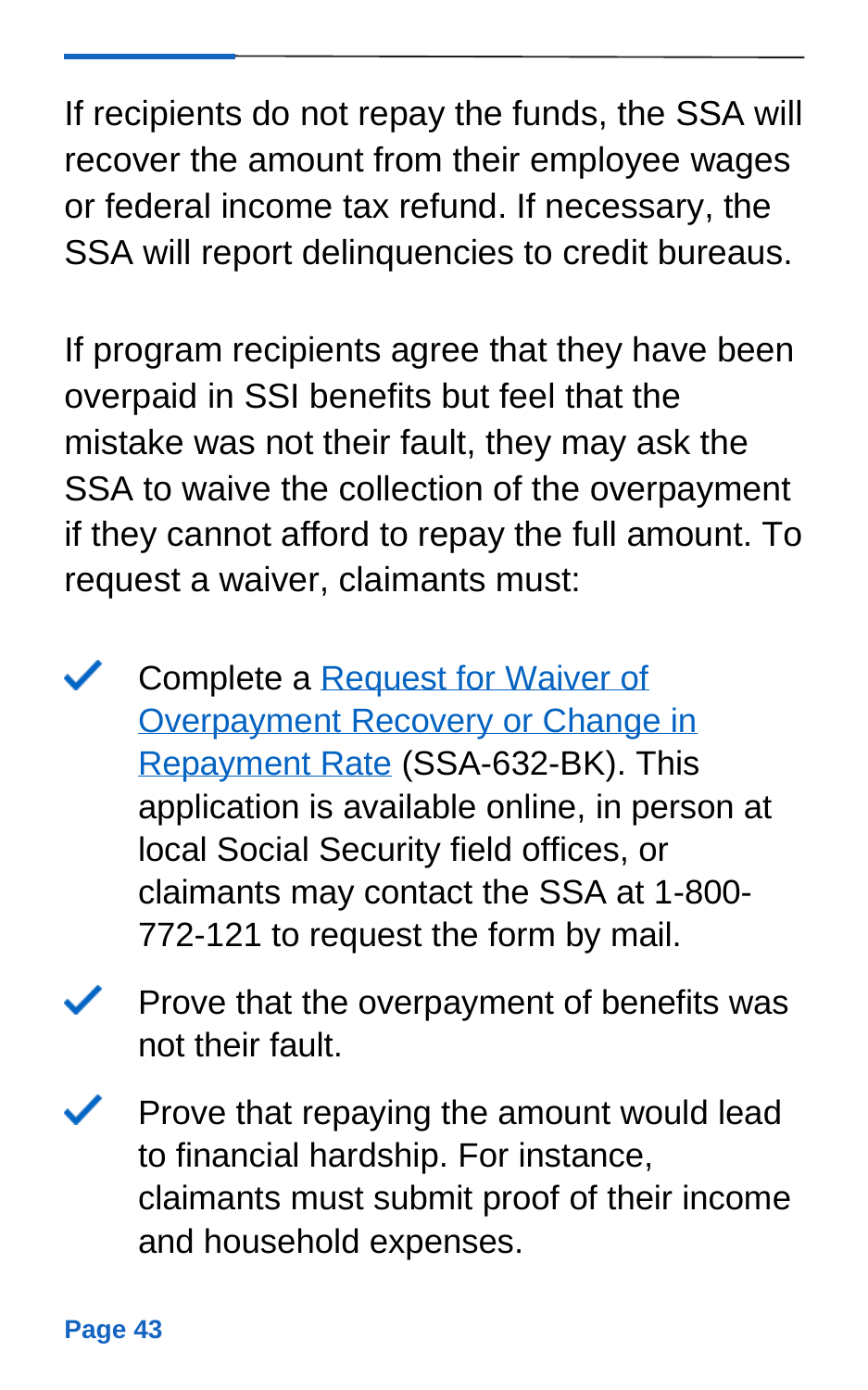- $\checkmark$  Submit the application for a waiver to their [local Social Security office.](https://secure.ssa.gov/ICON/main.jsp)
- Meet with the SSA. While this is not necessary in all cases, some claimants may need to meet face-to-face with a member of the Administration.

### **Appealing an Overpayment**

Recipients must request an overpayment appeal within **60 days** from the date on the overpayment notice. Program participants may request an appeal if the SSA denies their request for a waiver.

After requesting an appeal, claimants may create a [my Social Security account](https://secure.ssa.gov/RIL/SiView.action) or log in to check the status of the case.

### **Online**

Claimants may begin the non-medical appeals process [online here.](https://secure.ssa.gov/iApplNMD/start) Claimants must gather the following:

**Page 44**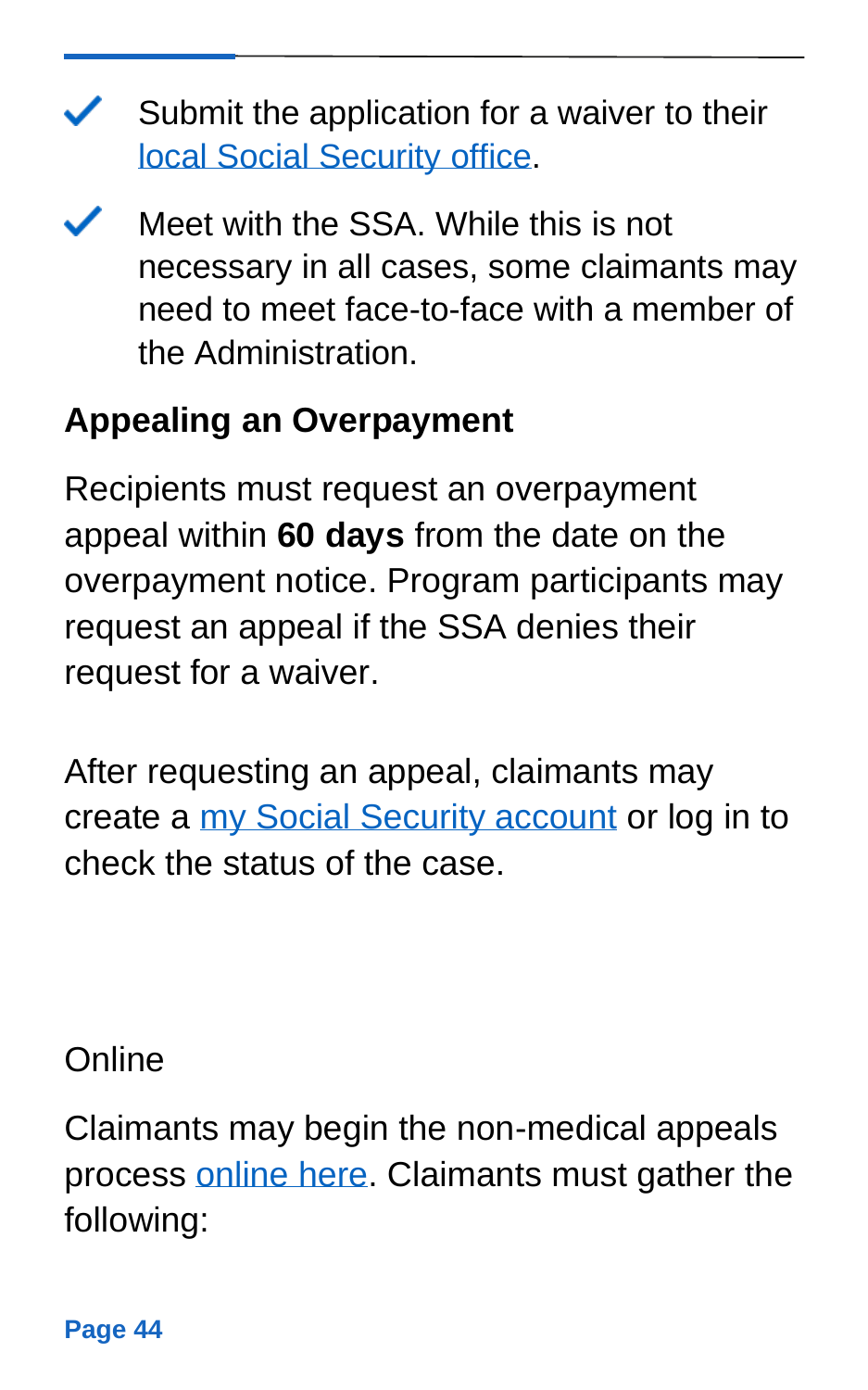- Their name, address, SSN and telephone number
- The name, phone number and address of their personal representative, if applicable
- The overpayment notice they received from the SSA
- Any supporting documents that pertain to their claim

Claimants may need to submit supporting documentation to their local Social Security office. In most cases, applicants may do so online or by mail. Certified documents must be submitted in person or by mail.

In Person, By Mail or Telephone

Claimants may request an appeal in person or by mail. To do so, they must complete a [Request for Reconsideration](https://www.ssa.gov/forms/ssa-561.pdf) (SSA-561-US) or a Request for Reconsideration – Disability Cessation Right to Appear (SSA-789).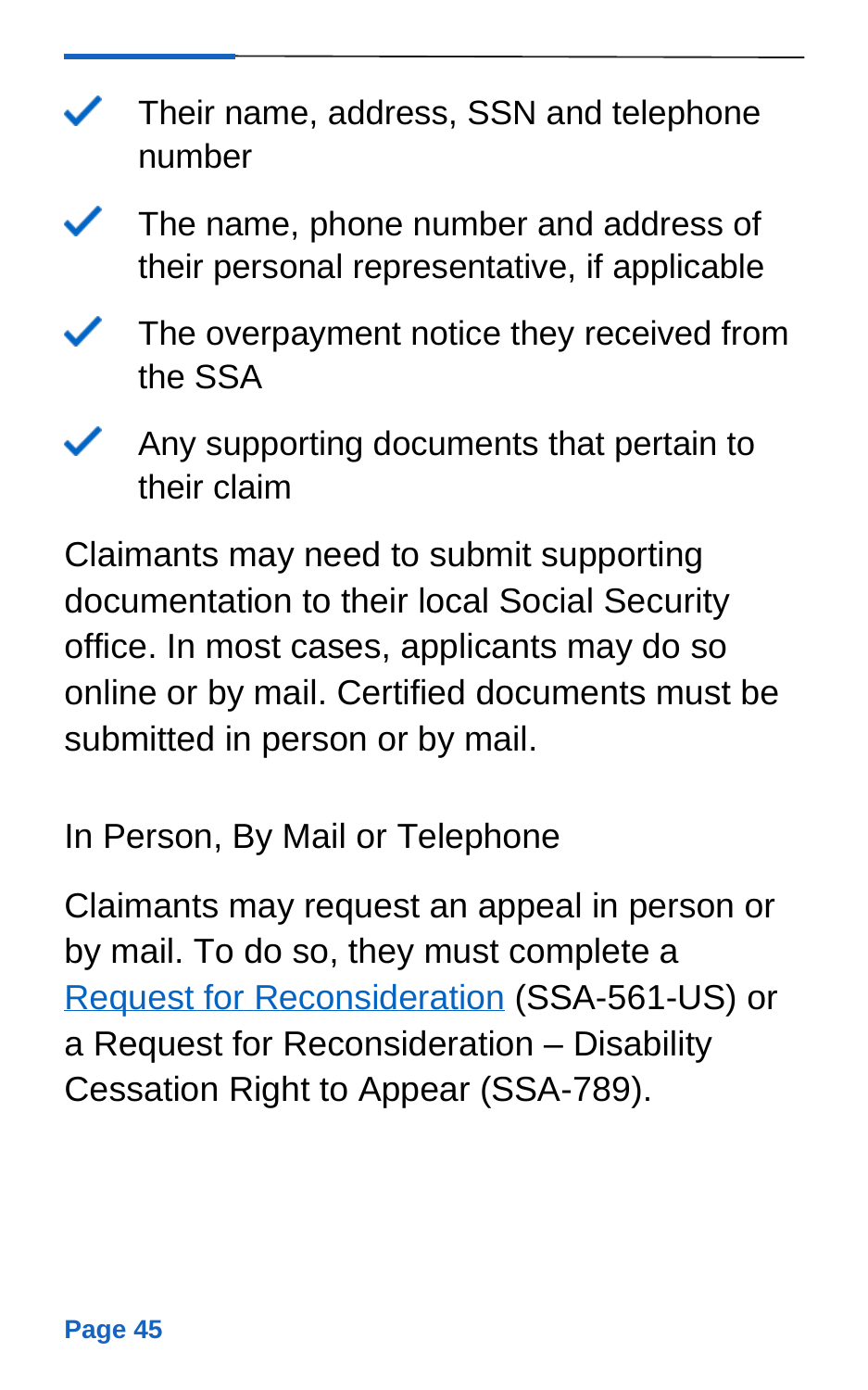Then, they must submit the request for an appeal to their local Social Security office either in person or by mail.

To request an appeal by telephone, claimants may contact the SSA at **1-800-772-1213**, or they may contact their local Social Security [office](https://secure.ssa.gov/ICON/main.jsp) if they prefer. Hard-of-hearing or deaf claimants may use TTY at 1-800-325-0778.

If You Disagree with the SSA's Decision

If the SSA denies a claimant's request for reconsideration, he or she may request an [appeal](https://www.ssa.gov/benefits/disability/appeal.html) before an administrative law judge (ALJ), the Appeals Council, and the Federal Court.

An SSI beneficiary may request a non-medical hearing [online here.](https://secure.ssa.gov/iApplNMD/start) They may submit a [Request for Hearing by Administrative Law](https://www.ssa.gov/forms/ha-501.pdf)  [Judge](https://www.ssa.gov/forms/ha-501.pdf) (Form HA-501-U5) to their local Social Security office in person or by mail.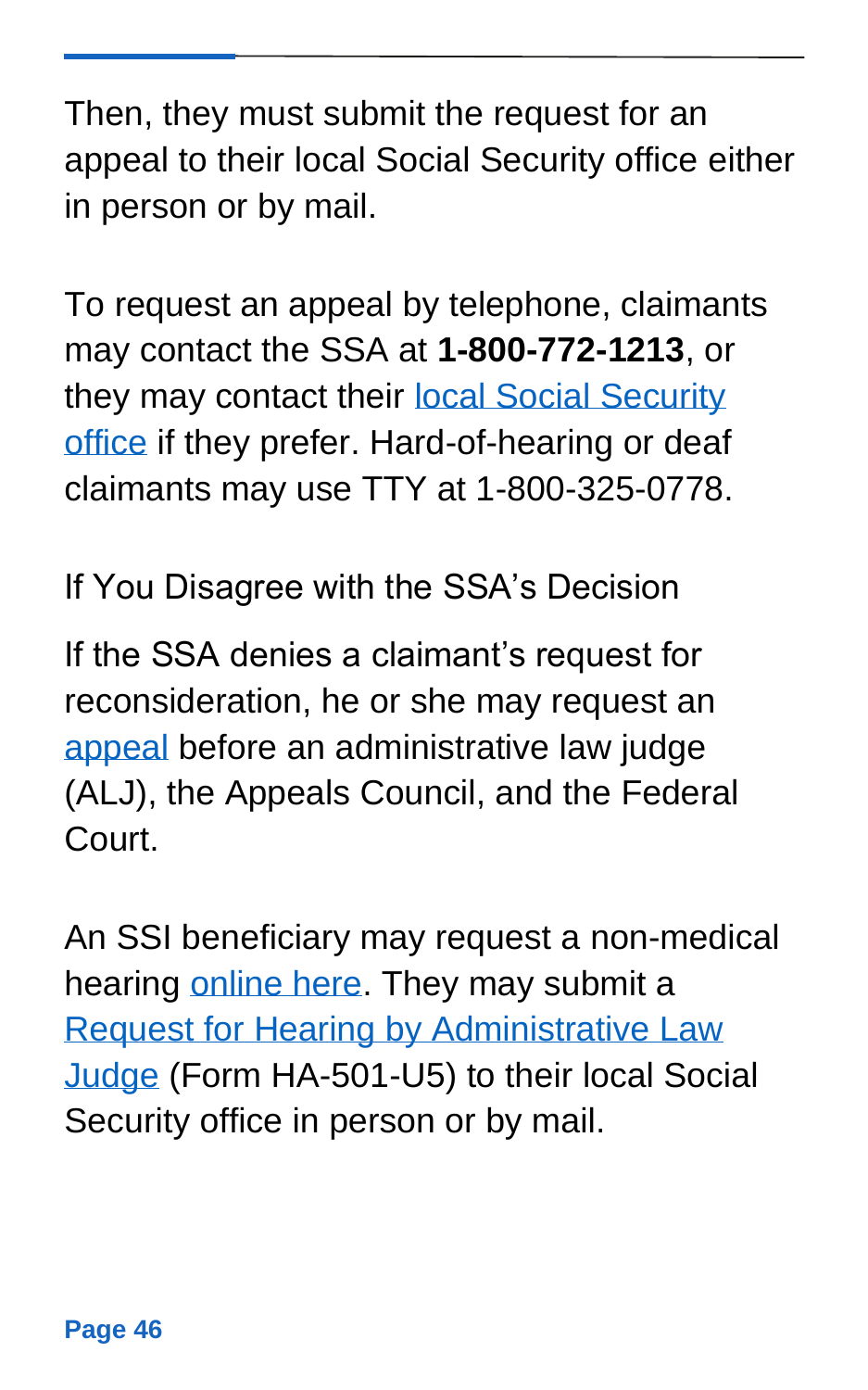If a claimant disagrees with the ALJ's decision, he or she may appear before the Appeals Council by submitting a request for an appeal at [this link](https://secure.ssa.gov/iApplNMD/oao) or by submitting a [Request for Review](https://www.ssa.gov/forms/ha-520.pdf)  [of Hearing Decision/Order](https://www.ssa.gov/forms/ha-520.pdf) (Form HA-520-U5) to their local SSA office.

A claimant may mail the application to the following address:

# **Appeals Council**

5107 Leesburg Pike

Falls Church, VA 22041-3255

If an SSI recipient wishes to submit his or her case to the Federal Court, he or she must do so within 60 days of receiving a notice from the Appeals Council. Additional information about this process is available here.